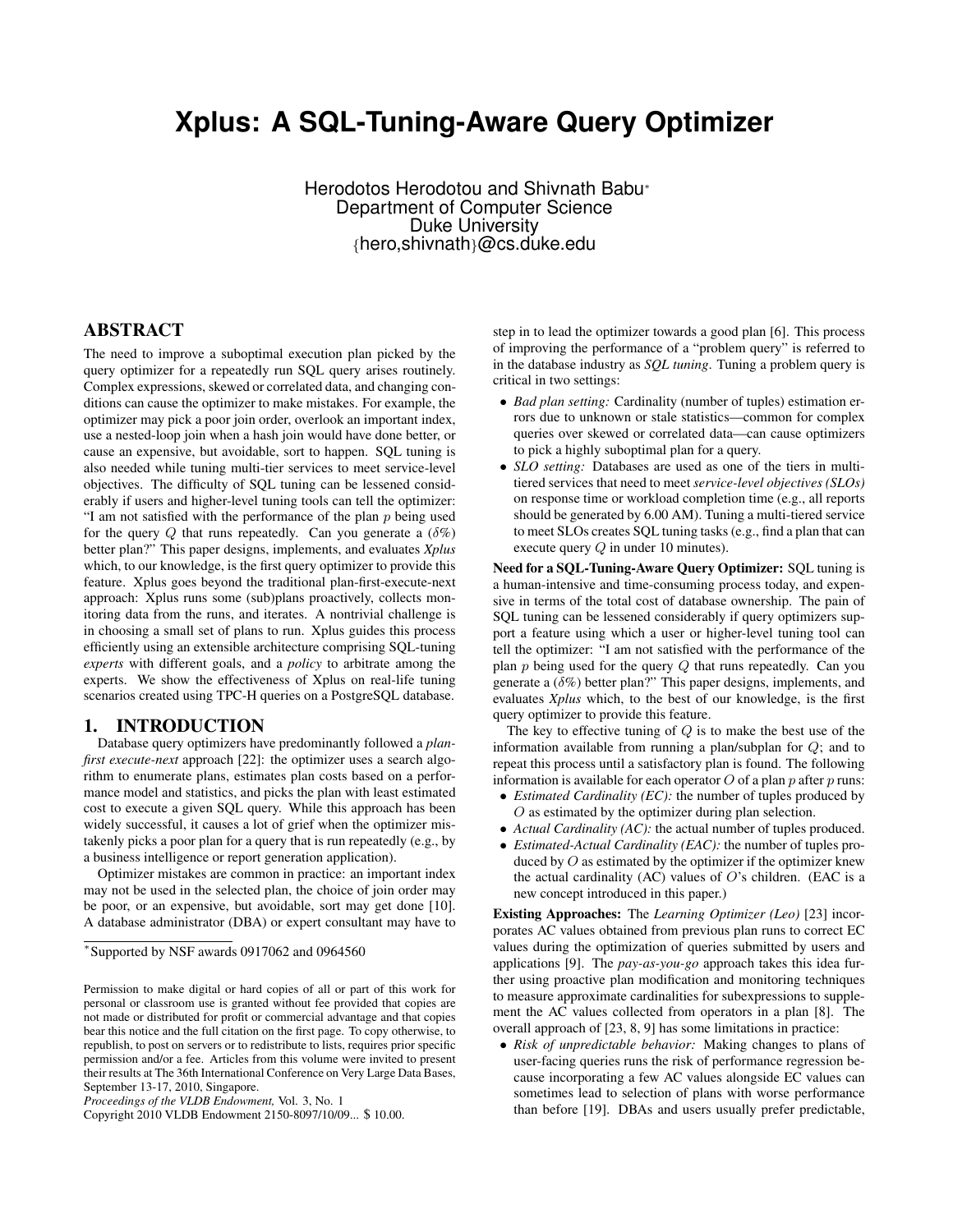| <b>Neighborhoods</b>                                    |                                         |                                        |                                                  |    | Neighborhood Table<br><b>Cardinality Table</b>                                                                                                                                                            |         |                     |                                                                                    |     |          |
|---------------------------------------------------------|-----------------------------------------|----------------------------------------|--------------------------------------------------|----|-----------------------------------------------------------------------------------------------------------------------------------------------------------------------------------------------------------|---------|---------------------|------------------------------------------------------------------------------------|-----|----------|
| $N_{2}$<br>IV4<br>V((RS)T)U <sup>(D2)</sup><br>((RT)S)U | $N_{2}$<br>$(p_3)$<br>((RU)S)T          | N <sub>4</sub><br>((RT)U)S<br>((RS)U)T | $N_{\rm g}$<br>$N_{5}$<br>PA <sub>((RU)T)S</sub> | ID | <b>Cardinality Set</b>                                                                                                                                                                                    | Covered | Least-<br>Cost Plan | Expression                                                                         | EC. | AC       |
| $AC = 281$                                              | $AC = 281$                              | $AC=28$                                | $AC = 281$                                       |    | $N_1$ R, S, T, U, $\sigma_p(R)$ , $\sigma_p(S)$ ,                                                                                                                                                         | Yes     | $p_1$               | $\sigma_{\rm p}({\sf R})$                                                          |     | 800 1800 |
| $p_{1}$<br>EC=250<br>(INLJ)                             | p <sub>2</sub><br><b>INLJ</b>           | $p_3$<br>(INLJ                         | $p_4$<br><b>HJ</b>                               |    | $\sigma_{\rm o}({\sf R})\bowtie\sigma_{\rm o}({\sf S}),$                                                                                                                                                  |         |                     | $\sigma_{p}(S)$                                                                    |     | 900 1200 |
| AC=508<br>EAC=756/                                      | AC=508                                  | $AC = 508$                             | $AC =$<br>$AC=77$<br>$\sqrt{200}$                |    | $\sigma_{\rm p}({\sf R})\bowtie\sigma_{\rm p}({\sf S})\bowtie{\sf T},$<br>$\sigma_{\rm p}(R) \bowtie \sigma_{\rm p}(S) \bowtie \top \bowtie \cup$                                                         |         |                     | $\sigma_{\rm n}({\sf R})\bowtie\sigma_{\rm n}({\sf S})$                            |     | 450 1367 |
| <b>HJ</b><br>(IS(U)<br>$EC=450$                         | $($ IS(U)<br><b>MJ</b>                  | /(S(U)<br>HJ)                          | (TS(S))<br><b>HJ</b>                             |    | $N_2$ R, S, T, U, $\sigma_p(R)$ , $\sigma_p(S)$ ,                                                                                                                                                         | No      | $p_3$               | $\sigma_{\rm p}({\sf R})$ MT                                                       | 650 | ??       |
| AC=1367                                                 | EC=350 AC=1367<br>$AC =$                | $AC =$<br>$AC=77$                      | $AC=77$                                          |    | $ \sigma_{p}(R) \bowtie T, \sigma_{p}(R) \bowtie \sigma_{p}(S) \bowtie T,$                                                                                                                                |         |                     | $\sigma_{\rm p}({\sf R})$ м $\sigma_{\rm p}({\sf S})$ м $\top$                     |     | 250 508  |
| EAC=1350/<br>$AC = 344$                                 | 344<br>Sort                             | 1200                                   |                                                  |    | $\sigma_{\rm p}(R) \bowtie \sigma_{\rm p}(S) \bowtie \top \bowtie \dot{\cup}$                                                                                                                             |         |                     | $\sigma_{\rm n}(R)$ <sub>M</sub> U <sub>M</sub> T                                  | 320 | ??       |
| HJ<br>(IS(T)<br>EC=800                                  | (IS(T)<br>$\mathsf{I}_{AC}$ $(HJ)$      | HJ<br>(TS(S))<br>$AC =$                | (IS(T))<br><b>HJ</b><br>$AC =$                   |    |                                                                                                                                                                                                           |         |                     |                                                                                    |     |          |
| $EC = 900$<br>AC=1800<br>AC=1200<br>TS(S)<br>TS(R)      | $AC = 1800$<br>1200<br>(TS(R))<br>TS(S) | AC=1800<br>344/<br>(TS(R))<br>IS(T)    | $AC = 1800$<br>600/<br>(TS(U))(TS(R))            |    | $N_6$ R, S, T, U, $\sigma_p(R)$ , $\sigma_p(S)$ ,<br>$\sigma_{\rm p}(R) \bowtie U$ , $\sigma_{\rm p}(R) \bowtie U \bowtie T$ ,<br>$\sigma_{\rm o}(R) \bowtie \sigma_{\rm o}(S) \bowtie \top \bowtie \cup$ | No      | p <sub>4</sub>      | $\sigma_{\rm D}({\sf R})\bowtie\sigma_{\rm D}({\sf S})\bowtie\top\bowtie\cup\vert$ | 12  | 28       |

Figure 1: (a) Neighborhoods and physical plans, (b) Neighborhood Table, and (c) Cardinality Table for our example star-join query

possibly lower, performance over unpredictable behavior [4].

- *Imbalanced use of exploitation and exploration:* Effective tuning of a problem query needs to balance two conflicting objectives. Pure exploitation recommends running the plan with least cost based on the current cardinality estimates. Leo and pay-as-you-go take this route which ignores the uncertainty in estimates when picking the plan for the query. In contrast, pure exploration recommends running the plan whose execution will produce information that reduces the uncertainty in current estimates the most, while ignoring plan costs. Oracle's *Automatic Tuning Optimizer (ATO)* [6] takes an exploration-oriented route where base tables and joins are first sampled to reduce the uncertainty in their cardinality estimates.
- *No support for the SLO setting:* No current optimizer supports the SLO setting where systematic exploration can be critical.

Xplus addresses these limitations. A user or tuning tool can mark a query Q for which the performance of the plan being picked is not satisfactory; and Xplus will try to find a new plan that gives the desired performance. If Xplus fails to find such a plan, it will still produce Q's optimal plan for the current database configuration and optimizer performance model; with all plans costed using accurate cardinalities. Xplus works with the existing database configuration. While configuration changes (e.g., new indexes, changes to server parameters, or provisioning more resources) can also improve Q's performance, such changes are disruptive in many ways including changes to the performance of other queries. If Xplus fails, then we have the strong guarantee that disruptive changes are unavoidable to get the desired performance for Q. Appendix A gives a detailed comparison of Xplus with other SQL tuning approaches.

We introduce a running example to illustrate the challenges faced during SQL tuning. Suppose Xplus has to tune a star-join query  $Q$  that joins four tables  $R$  (fact table),  $S$ ,  $T$ , and  $U$ , with filter conditions on  $R$  and  $S$ . Figure 1(a) shows four valid execution plans  $p_1$ - $p_4$  for Q. Let  $p_1$  be the least-cost plan picked by the query optimizer. Figure 1(a) shows the EC, AC, and EAC values for each operator in plan  $p_1$  that are available after a run of  $p_1$ .

- *Cardinality estimation errors:* A large difference between an AC and corresponding EC value indicates a cardinality estimation error. For example, AC=1800 differs significantly from EC=800 for the filtered table scan over  $R$ , caused possibly by unknown correlations among columns of R.
- *Error propagation:* Blind comparison of AC and EC values can lead to wrong conclusions because estimation errors propagate up the plan. This issue can be addressed by comparing AC values with corresponding EAC values. For example, consider the hash join between R and S in plan  $p_1$ . While the gap between AC=1367 and EC=450 is large for this join, the EAC=1350 is close to AC. (This EAC was computed based on the actual car-

dinalities, 1800 and 1200, of the join's children.) This information suggests that the estimation error in the join's output cardinality is almost exclusively due to wrong input cardinality estimates, rather than a wrong join selectivity estimate.

- *Livelock in SQL tuning:* Suppose  $p_2$  is the new least-cost plan when the AC values from  $p_1$  are incorporated with existing statistics. Approaches like Leo will use  $p_2$  to run the next instance of  $Q$  submitted, which is problematic. Although  $p_2$  is seemingly very different from  $p_1$ ,  $p_2$  will not bring any *new* AC values. Thus, no further progress will be made towards finding better plans for Q; we say that the tuning of Q is *livelocked*. 1
- *Use of EAC:* Comparing EAC and AC values for joins indicates which joins are more (or less) selective than the optimizer's estimate. For example, R's join with T, whose EAC=756  $>$ AC=508, turned out to be much more selective than estimated. Such information can guide whether a plan like  $p_3$ , which has a different join order from  $p_1$ , could improve performance. A run of  $p_3$  will also bring the unknown AC value for  $R \bowtie T$ .
- *Exploitation Vs. exploration:* Would plan  $p_4$  be preferable to  $p_3$  as the plan to run next because a run of  $p_4$  will bring two unknown AC values compared to just one from  $p_3$ ? At the same time,  $p<sub>4</sub>$  is riskier to run because its cost estimate relies on two unknowns. This issue is the manifestation in SQL tuning of the classic "exploit or explore" dilemma in machine learning [12].
- *Efficiency features:* Running a subplan instead of the full plan will often bring all the *new* AC values that the plan brings, e.g., the  $R \bowtie T$  subplan will bring all new AC values for  $p_3$ .

Our Contributions: As this example shows, a number of novel opportunities and challenges await a SQL-tuning-aware optimizer like Xplus. We make the following contributions in this paper:

- Xplus uses a novel abstraction called *plan neighborhoods* to capture useful relationships among plans that simplify information tracking and improve efficiency in SQL tuning.
- Xplus balances exploitation and exploration efficiently using a combination of tuning *experts* with different goals, and a *policy* to arbitrate among the experts. Efficiency is further improved through features like subplan selection and parallel execution.
- Xplus enables the tuning overhead on the production database to be bounded. Xplus is also designed to leverage recent solutions that let the database system run query plans noninvasively in sandboxed [6] and standby [6, 11] settings for tuning.
- The Xplus architecture emphasizes modularity as well as usage as a standalone tuning tool while being merged incrementally into commercial optimizers that are very complex software.
- We report an extensive evaluation of Xplus based on SQL tuning scenarios that arise routinely in practice.

<sup>&</sup>lt;sup>1</sup>Livelocks are well-studied phenomena where a process appears to be executing, but makes no real progress towards its goal.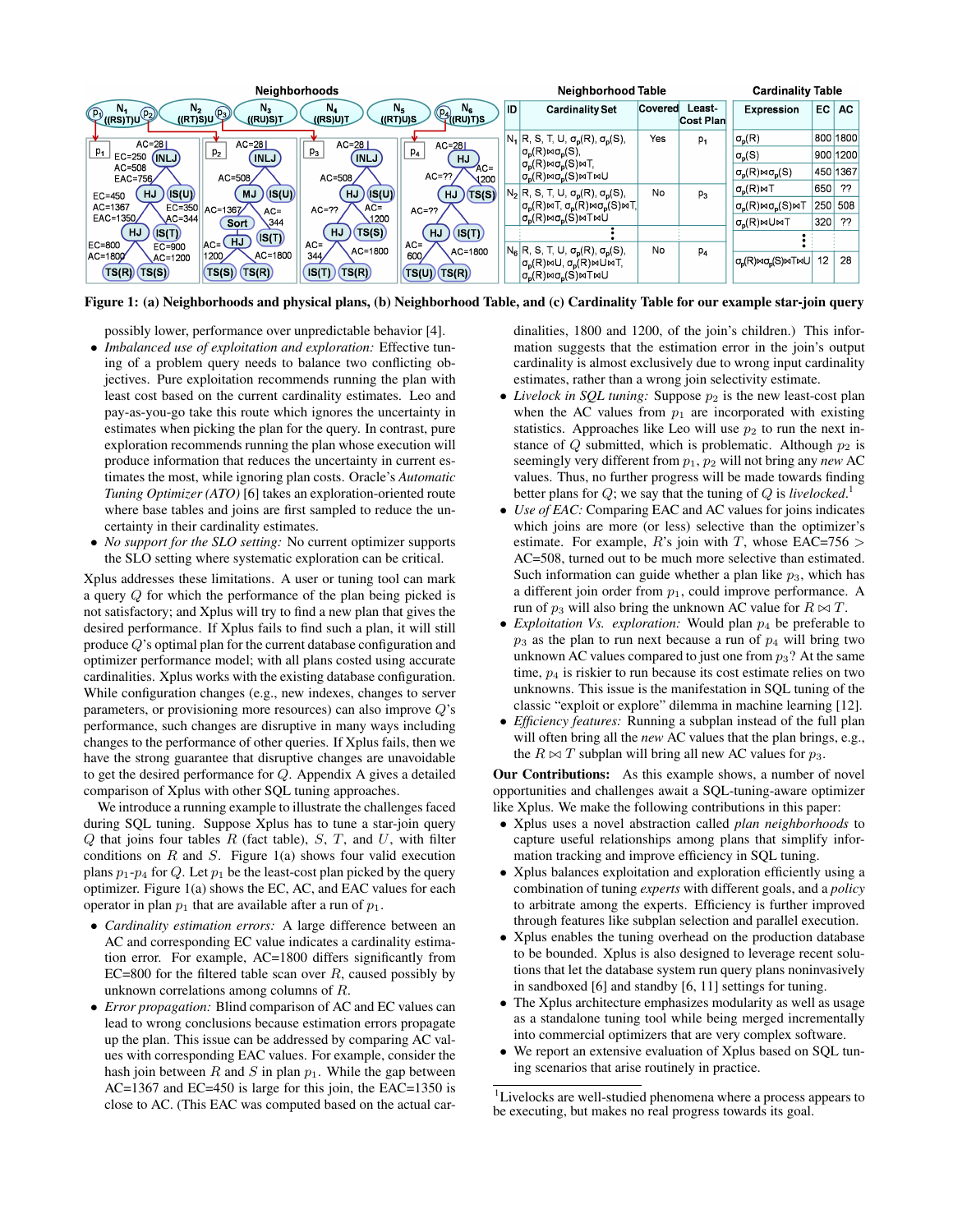## 2. FOUNDATIONS OF XPLUS

#### 2.1 Inputs and Output of a Tuning Session

Xplus can be used both as a regular optimizer—given a query, return the plan with least-estimated cost—and as a tuning optimizer where it runs *tuning sessions*. A tuning session takes three inputs:

- 1. The query  $Q$  and its current plan  $p$  to be tuned.
- 2. The *stopping condition* to stop tuning Q. Current options are to run Xplus until (i) a new plan is found that is a given  $\delta\%$  better than  $p$ ; or (ii) a given time interval; or (iii) Xplus can cost all plans for Q using accurate cardinalities (a novel contribution); or (iv) the user exits the tuning session when she is satisfied with the performance of the best plan found so far.
- 3. *Resource constraints* to limit the overhead placed by Xplus on the regular database workload. Xplus accepts a parameter  $MPL_T$ (multiprogramming level of tuning) that represents the maximum number of plans Xplus can run concurrently.

Xplus outputs the best plan  $p'$  found so far in the tuning session, and the improvement of  $p'$  over p. Database systems provide multiple ways to enable  $p'$  to be used for future instances of  $Q$ : (i) associating a plan with a query template (*stored outlines* in Oracle [6], *abstract plans* in Sybase ASE [1], and *Explain Plan* in PostgreSQL [15]), (ii) *optimizer hints* in Microsoft SQL Server [7] and IBM DB2 [17], and (iii) *optimization profiles* [16] in DB2.

#### 2.2 Plan Neighborhoods

We begin by discussing the plan neighborhood abstraction that Xplus uses to partition a query  $Q$ 's physical plan space. The costbased optimizer in a database system will use a *performance model* to estimate the cost of plans for Q. The performance model consists of a *cardinality model* and a *cost model* [14]. The cardinality model is used to estimate the cardinality of relational algebra expressions defining the data processed as input and produced as output by each operator in a plan. Given these cardinality estimates, the cost model estimates the execution cost of each operator. The cost model takes as input factors such as CPU and disk-access speeds, memory availability, and data layout on disk. While modern cost models have been validated to be quite accurate when cardinalities are known, the cardinality models are laced with simplifying assumptions that can introduce order-of-magnitude errors [14].

*Definition 1.* Cardinality Set: To estimate the execution cost of an operator  $O$  in a plan  $p$ , the optimizer uses its cardinality model to estimate cardinalities for a set *CS(O)* of relational algebra expressions. *CS(O)* is called O's cardinality set. The cardinality set *CS(p)* of plan  $p$  is the set union of the cardinality sets of all operators in  $p$ .

A function *Generate CS(O,p)* is written per physical operator type to return the cardinality set  $CS(O)$  of an instance  $O$  of that type in a plan p. The expressions in *CS(O)* are a subset of the relational algebra expressions that define each of  $O$ 's inputs and outputs in  $p$ . (Appendix B.1 discusses the *Generate CS(O,p)* functions for the physical operators in PostgreSQL.) *CS(p)* is generated by invoking the *Generate*  $\mathcal{CS}(O,p)$  functions of all operators in plan p using a bottom-up plan traversal.

*Definition 2.* Plan Neighborhood: The space of physical plans for a query Q can be represented as a graph  $G_Q$ . Each vertex in  $G_Q$ denotes a physical plan for Q. An edge exists between the vertices for plans  $p_1$  and  $p_2$  if  $CS(p_1) \subseteq CS(p_2)$  or  $CS(p_2) \subseteq CS(p_1)$ . The connected components of  $G_Q$  define the plan neighborhoods of Q.

 $CS(N)$ , the cardinality set of plan neighborhood  $N$ , is the set union of the cardinality sets of all plans in  $N$ , i.e., the cardinalities needed to calculate execution costs for all plans in  $N$ . Section 3.1 discusses the enumeration of plan neighborhoods.

Xplus uses two data structures to store all information about neighborhoods: *Neighborhood Table* and *Cardinality Table*. Figures 1(b) and 1(c) illustrate these two data structures for our running example query from Section 1. The Neighborhood Table stores information about all neighborhoods—including cardinality set and current least-cost plan—with each row corresponding to one neighborhood. Each row in the Cardinality Table stores the EC and (if available) AC values of a relational algebra expression needed for costing. The initialization, use, and maintenance of these data structures during a tuning session are discussed in Section 3.

Figure 1(b) shows the cardinality set of neighborhood  $N_1$  for our running example. Plans  $p_1$  and  $p_2$  from Figure 1(a) belong to  $N_1$ , with  $CS(p_1) \subset CS(N_1)$  and  $CS(p_2) \subset CS(N_1)$ . We get  $CS(p_1) = CS(p_2)$ even though  $p_2$  uses a merge join, has an extra sort, and a different join order between R and S compared to  $p_1$ . Plans  $p_3$  and  $p_4$  belong to different neighborhoods than  $N_1$  since  $CS(p_3)$  and  $CS(p_4)$ are disjoint from  $CS(N_1)$ .

### 2.3 Coverage of Neighborhoods

The progress of Xplus while tuning a query Q can be described in terms of the *coverage* of neighborhoods in Q's plan space.

*Definition 3.* Covering a Neighborhood: A neighborhood  $N$  is covered when AC values are available for all expressions in *CS(N)*.

When a tuning session starts, only the AC values from the plan picked originally for Q by the optimizer may be available. More AC values are brought in as Xplus runs (sub)plans during the tuning session, leading to more and more neighborhoods getting covered.

**Property 1.** Once a neighborhood N is covered for a query  $Q$ , Xplus can guarantee that all plans in  $N$  are costed with accurate cardinalities. Xplus can now output the optimal plan in  $N$  for the given database configuration and optimizer cost model.  $\Box$ 

**Property 2.** Once all neighborhoods are covered for a query  $Q$ , Xplus can output  $Q$ 's optimal plan for the given database configuration and optimizer cost model.  $\Box$ 

The efficiency with which Xplus provides these strong guarantees is captured by Properties 3-5.

Property 3. Xplus runs *at most* one (possibly modified) plan in a neighborhood  $N$  to obtain AC values for  $CS(N)$ .

Section 3.3 presents techniques for plan modification. Property 3 allows Xplus to reduce the number of plans run to tune a query by maximizing the use of information collected from each plan run.

Property 4. Xplus can cover all neighborhoods for a query Q by running plans for only a fraction of Q's neighborhoods. Almost all these runs are of subplans of  $Q$  (and not full plans).

Consider our running example star-join query and plan  $p_1$  selected originally by the optimizer (Figure 1(a)). Xplus can fully tune this query to provide the strong guarantee in Property 2 by running only two subplans: one in neighborhood  $N_3$  and one in  $N_5$ . As a reallife example, PostgreSQL has around 250,000 valid plans for the complex TPC-H Query  $Q_9$ ; which gave 36 neighborhoods. Xplus only ran 8 subplans to fully tune this query and give a 2.3x speedup compared to the original PostgreSQL plan.

Property 5. Xplus can determine efficiently the minimum set of neighborhoods that contain plans whose cost estimates will change based on AC values collected from running a plan for a query.

#### 3. HOW XPLUS WORKS

We will now discuss how Xplus enumerates neighborhoods and plans, chooses the next neighborhood to cover at any point, and selects the (sub)plan to run to cover the chosen neighborhood.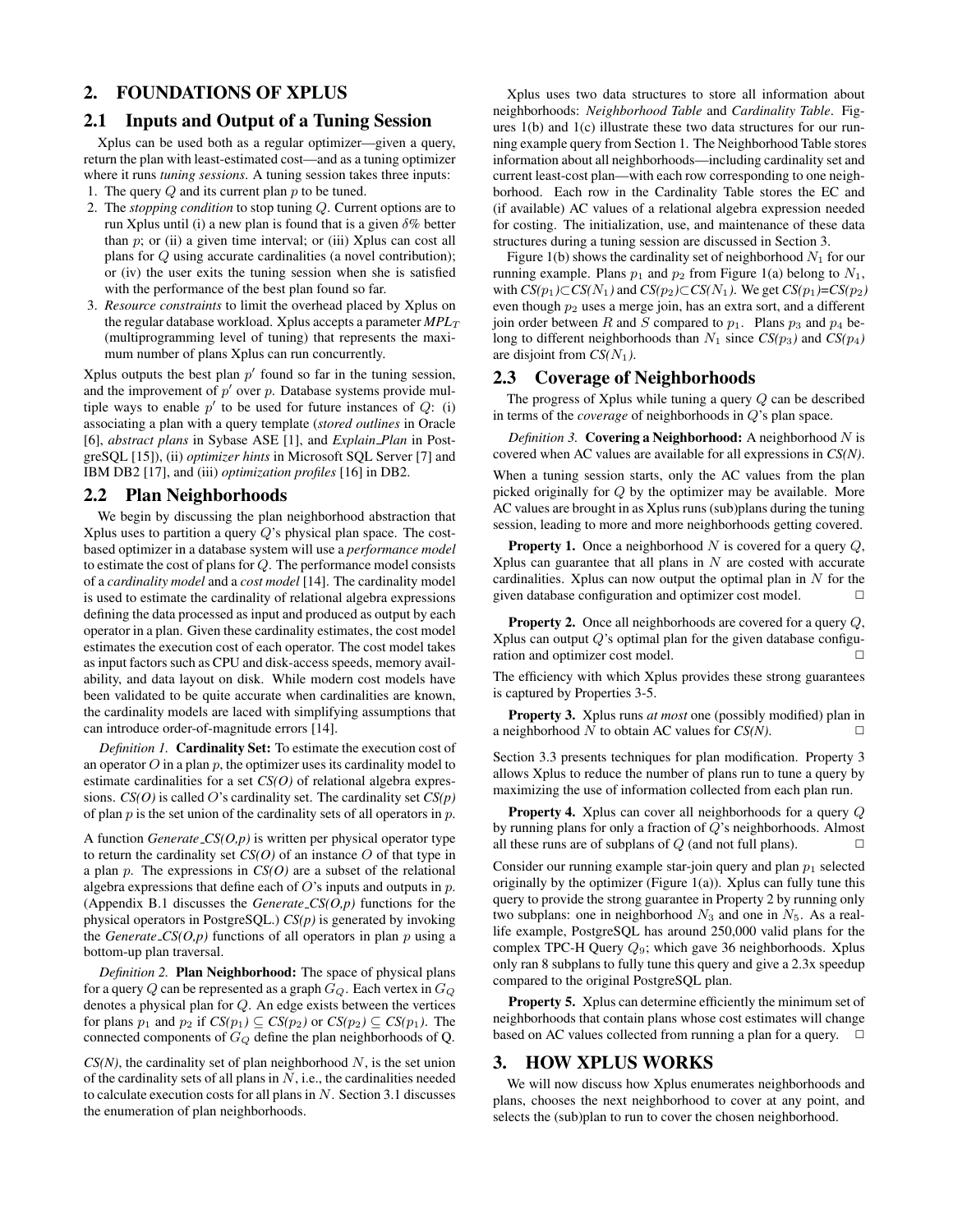## 3.1 Enumerating Neighborhoods and Plans

Definition 2 lends itself naturally to an approach to enumerate all neighborhoods for a query  $Q$ : (i) enumerate all plans for  $Q$ and their cardinality sets; (ii) generate the vertices and edges in the corresponding graph  $G_Q$  as per Definition 2; and (iii) use Breadth First Search to identify the connected components of  $G_Q$ . This approach quickly becomes very expensive for complex queries, so we developed an efficient alternative based on plan *transformations*.

*Definition 4.* **Transformation:** A transformation  $\tau$  when applied to a plan p for a query Q, gives a different plan p' for Q.  $\tau$  is an *intra (neighborhood) transformation* if  $p$  and  $p'$  are in the same neighborhood; else τ is an *inter (neighborhood) transformation*.

Given a sound and complete set of transformations for a given database system, Xplus can use:

- Inter transformations to enumerate all neighborhoods efficiently for a query starting from the initial plan given in the tuning session. One plan is stored per neighborhood (see Figure 1(b)).
- Intra transformations to enumerate all plans in a neighborhood efficiently starting from the stored plan.

We have developed a set of transformations applicable to the physical plans of PostgreSQL. Transformations are implemented as functions that are applied to a plan data structure (similar to work on extensible query optimizers, e.g., [13]). The details are given in Appendix B.2.

#### 3.2 Picking the Neighborhoods to Cover

Suppose Xplus were to use an approach like Leo [23] to select which neighborhoods to cover: find the current least-cost plan  $p_{opt}$ in the plan space, and run  $p_{opt}$  to collect AC values to cover the neighborhood that contains  $p_{opt}$ . The new AC values and recosting of plans may lead to a new least-cost plan  $p'_{opt}$ . If so,  $p'_{opt}$  is run to cover the corresponding neighborhood; and the process repeats. However, this approach will get stuck in a local optimum—what we call a livelock—if the neighborhood containing  $p'_{opt}$  is already covered. Thus, no new AC value will result from running  $p'_{opt}$ , and the query will not be tuned further. Another serious problem with this approach is that it limits opportunities for efficient parallel processing, but we will leave parallel processing to Section 4.

What is missing in the above approach is the ability to explore the space of physical plans. Exploration will allow the optimizer to collect additional information—thereby converting more cardinality estimates from uncertain to accurate—which eventually could lead to a plan better than the current one. In *pure exploration*, the focus is on reducing the uncertainty in cardinality estimates, so a plan that resolves the current uncertainty the most will be preferred over other plans. In contrast, in *pure exploitation*, the plan with least cost based on current cardinality estimates is always preferred, while the uncertainty in these estimates is ignored. Exploitation and exploration are naturally at odds with each other, but elements of both are required in holistic SQL tuning.

Xplus balances these conflicting objectives using multiple goaldriven *experts*—given the current global state, an expert has its own assumptions and strategy to recommend the next neighborhood to cover—and a *selection policy* to arbitrate among the experts.

#### *3.2.1 Experts*

We describe the design of four experts whose combined behavior has worked very well in common query tuning scenarios.<sup>2</sup> These experts operate with different degrees of exploitation and explo-

| Expert              | Exploitation | Exploration | Can run into |
|---------------------|--------------|-------------|--------------|
|                     | Component    | Component   | a Livelock?  |
| Pure Exploiter      | Highest      | None        | Yes          |
| Join Shuffler       | High         | Low         | Yes          |
| <b>Base Changer</b> | Low          | High        | No           |
| Pure Explorer       | None         | Highest     | No           |

Table 1: Properties of the current experts in Xplus

ration as summarized in Table 1. Implementation details of these experts are presented in Appendix B.3.

Pure Exploiter Expert: The Pure Exploiter simply recommends the neighborhood  $N_{opt}$  containing the plan with the lowest estimated cost based on the currently available information.  $N_{opt}$  is recommended if it has not been covered yet. Otherwise, the Pure Exploiter is livelocked and has no neighborhood to recommend.

Join Shuffler Expert: The Join Shuffler is one of the current experts in Xplus whose recommendation strategy is a mix of exploitation and exploration. This expert leans more towards exploitation based on the observation that the more selective joins should appear earlier in the plan's join tree. The Join Shuffler works with the current least-cost plan  $p_{best}$  among all covered neighborhoods. It uses AC and EAC values in  $p_{best}$  to identify joins for which the join selectivity was overestimated, and uses inter transformations to push these joins as low in the plan as possible. If these transformations result in a plan in an uncovered neighborhood  $N$ , then N is recommended; otherwise the Join Shuffler is livelocked. For the example tuning scenario from Section 1, the Join Shuffler may recommend neighborhood  $N_2$  because it contains plans like  $p_3$ .

Base Changer Expert: The Base Changer's recommendation strategy also mixes exploitation and exploration, but this expert leans more towards exploration. The motivation for this expert comes from the observation that the choice of which two tables to join first (called the *base* join) in a join tree often has a high impact on the overall performance of the tree. As anecdotal evidence, optimizer *hints* in most database systems have direct support to specify the first join or the first table to use in the join tree, e.g., the *leading* hint in Oracle [6]. The Base Changer considers each two-way join in the query as a possible base, and creates the rest of each join tree based on the join order in the current least-cost plan  $p_{opt}$ . This strategy causes the Base Changer to recommend neighborhoods with plenty of uncertain cardinality estimates. The mild exploitation component of this expert comes from using  $p_{opt}$  to build parts of the join trees. Unless all neighborhoods are covered, the Base Changer will always have a neighborhood to recommend; it will never run into a livelock (unlike the previous two experts).

Pure Explorer Expert: If the overall degree of certainty in cardinality estimates is low, then a lot of information may need to be collected in order to find an execution plan with the desired performance. Compared to the other experts, the Pure Explorer is designed to gather more statistics quickly. Upon invocation, this expert recommends the uncovered neighborhood with the highest number of uncertain cardinality estimates in its cardinality set. Like the Base Changer, the Pure Explorer will never run into a livelock.

#### *3.2.2 Selection Policy for Experts*

Xplus supports three different policies to determine which expert's recommendation should be followed at any point of time.

Round-Robin Policy: This policy consults the experts in a roundrobin fashion. Apart from its simplicity, this policy has the advantage of ensuring fairness across all experts.

Priority-based Policy: This policy assigns a predefined priority to each expert. Each time a new recommendation is needed, the experts are consulted in decreasing order of priority. If an expert

<sup>&</sup>lt;sup>2</sup>We expect that the current set of experts in Xplus will be refined and extended as Xplus is tried in different environments. The architecture of Xplus makes it easy to add and drop experts.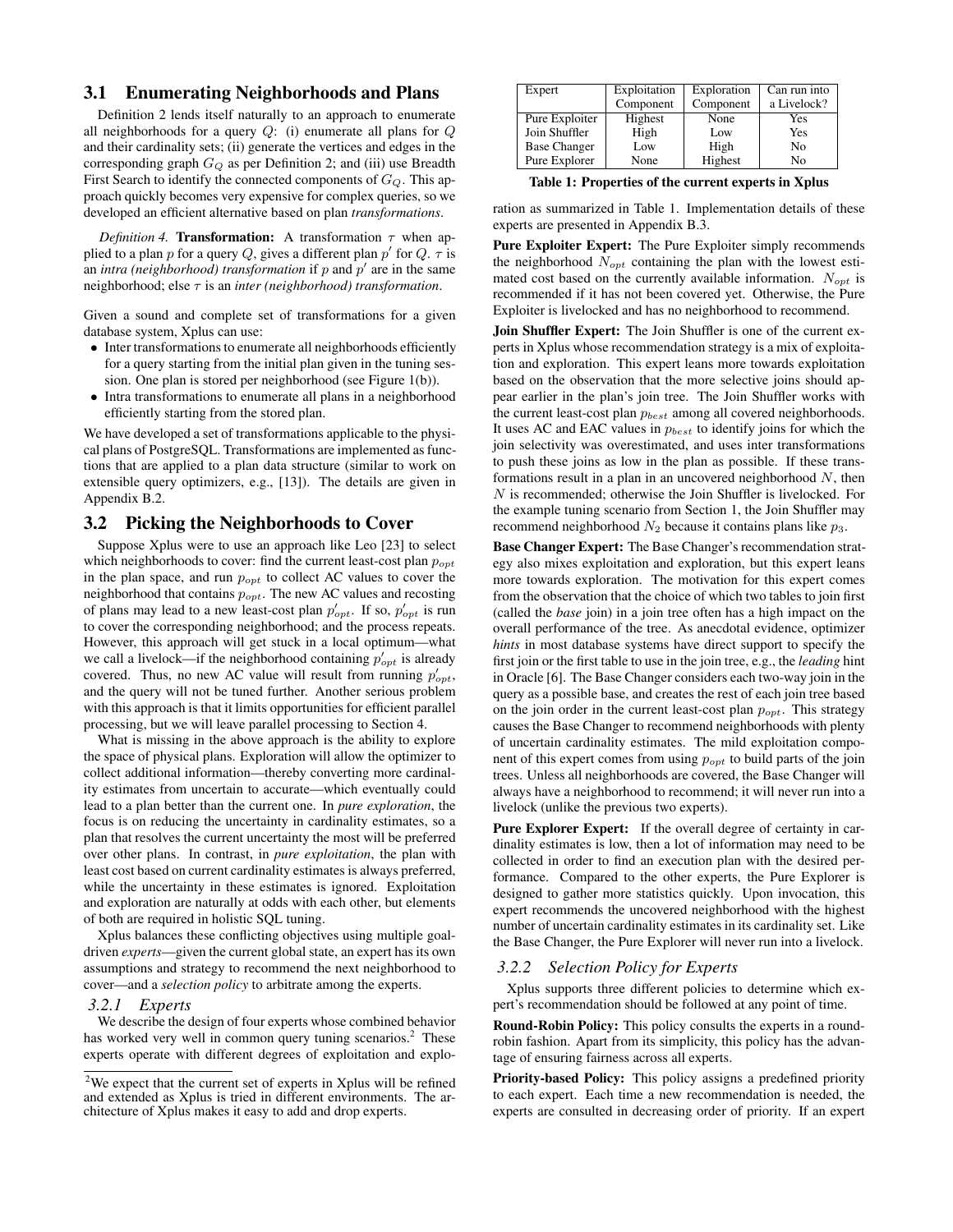

Figure 2: System architecture of Xplus

has no neighborhood to recommend, then the expert with the next highest priority is consulted. By default, priorities are assigned to experts in decreasing order of the degree of exploitation they do. Thus, Pure Exploiter has the highest priority, followed in order by Join Shuffler, Base Changer, and Pure Explorer. Overall, this strategy realizes a common (greedy) approach that humans use when faced with an exploitation versus exploration problem: explore only when further exploitation is not possible currently.

Reward-based Policy: This policy consults experts based on an online assignment of rewards that reflects how well the recommendations from each expert have performed in the past. Each time a new recommendation is needed, the expert with the current highest reward is consulted. If this expert has no neighborhood to recommend, then the expert with the next highest reward is consulted; and so on. Rewards are assigned as follows: If the overall leastcost plan changes based on an expert  $E$ 's recommendation, then E's reward is incremented by 1; otherwise, it is reduced by 1.

### 3.3 Picking the Plan to Run in a Neighborhood

Once a neighborhood  $N$  is selected for coverage, the next step is to pick the least-cost (possibly-modified) plan  $p_{run}$  such that a run of  $p_{run}$  will bring AC values for all expressions in  $MCS(N)$ . *MCS(N)*, called the *missing cardinality set* of N, is the subset of expressions in *CS(N)* for which accurate cardinalities are currently unavailable. Xplus uses the following algorithm:

- (a) Use intra transformations to enumerate all plans in N.
- (b) For each plan  $p \in N$ , generate plan  $p'$  that has any modifications needed to collect all AC values for  $MCS(N)$ . Find the cost of  $p'$ .
- (c) Pick  $p_{run}$  as the plan  $p'$  with least cost over all plans from (b).

Xplus supports two general plan-modification techniques for the nontrivial Step (b): subplan identification and additional scans.

Subplan identification: This technique finds the smallest connected subplan of  $p$ , starting from the operators at the leaves of of p, whose execution will bring all AC values for *MCS(N)*.

Additional scans: While most needed AC values correspond to the output cardinality of some operator in  $p$ , there are exceptions that need to be handled: (i) an indexed nested-loop join (INLJ) will not collect the inner table's cardinality, and (ii) table scans or indexbased access in the presence of filters containing ANDs/ORs of individual predicates may not collect AC values for specific predicate combinations needed for costing [8]. Fortunately, both exceptions arise at leaf operators of p. Thus, Xplus addresses them by adding additional table or index scans to  $p$  in a cost-based manner.

The above plan-modification techniques were sufficient for PostgreSQL plans. (No changes were made to the PostgreSQL execution engine's source code.) Query plans in systems like IBM DB2 pose other exceptions like early exit from pipelines. Adding (blocking) materialization operators to plans for statistics collection is a plan-modification technique that can handle such exceptions [20].

## 4. IMPLEMENTATION OF XPLUS

## 4.1 Architecture

Xplus consists of six major components as shown in Figure 2:

- *Global State Repository*, which stores the data structures for neighborhoods and cardinalities described in Section 2.2, and the conventional database statistics from the system catalog.
- *Enumeration and Costing Engine*, which enumerates neighborhoods and plans as explained in Section 3.1, and estimates plan costs based on the information in the Repository.
- *Recommendation Engine*, which uses Experts and a Policy to recommend neighborhoods to cover as described in Section 3.2.
- *Plan Selector*, which selects the least-cost (sub)plan to collect the missing AC values in each recommended neighborhood, as described in Section 3.3.
- *Execution Agent*, which schedules selected (sub)plans for execution based on the specified resource constraints. Monitoring information from each execution is added to the Repository.
- *Controller*, which shepherds each input query through its lifecycle by invoking the above components appropriately. Section 4.2 describes multiple controllers implemented in Xplus.

We implemented the Xplus architecture following two guidelines:

- 1. It should be possible to implement Xplus with minimal changes to database internals, and without any major loss of efficiency. Requiring significant changes to database internals as a prerequisite would considerably reduce the chances of adoption.
- 2. If the SQL tuning feature of Xplus is not implemented directly by a database system's optimizer, then users should still be able to use Xplus as a tuning tool that coexists with the optimizer.

Accordingly, Xplus is implemented currently as a Java application that interacts with the database system through a well-defined interface provided by the system. SQL database systems contain external or internal interfaces to: (a) get cardinality and cost estimates for physical plans, and (b) run a specified plan and collect AC values for operators during the run. We implemented a new server command in PostgreSQL to expose its interface for costing and running plans to external applications [15]. Since the plan neighborhood abstraction, central to how Xplus works, is not present in current optimizers, we developed plan transformations as described in Section 3.1 and Appendix B.2. Overall, only minor changes were needed to PostgreSQL internals to support SQL tuning with Xplus. No changes were made to PostgreSQL's execution engine.

#### 4.2 Extensibility Features

Xplus provides three dimensions for extensibility: adding new experts, new selection policies, and new controllers. SQL tuning problems that are hard to fix in a commercial database system usually get referred to the optimizer developers. Based on the reports seen over time, the developers may notice a defect in the optimizer that causes it to pick poor plans in certain conditions. Rather than modifying the optimizer and thoroughly testing the new version, an easy temporary fix can be to release a new Xplus expert that spots the mistake pattern and recommends plans to correct it. The expert is dropped once the optimizer is corrected and tested (which is very time consuming). This scenario illustrates one of the many positive impacts that Xplus can have on optimizer development and usage.

Adding a new expert, selection policy, or controller involves implementing specific interfaces defined by Xplus. We used this feature to implement five different controllers, described next. Recall that a controller is responsible for taking a given query through its entire lifecyle (tuning or conventional processing) in the system.

Plan-first-execute-next controller: This non-tuning controller enables Xplus to simulate the conventional query lifecyle: get the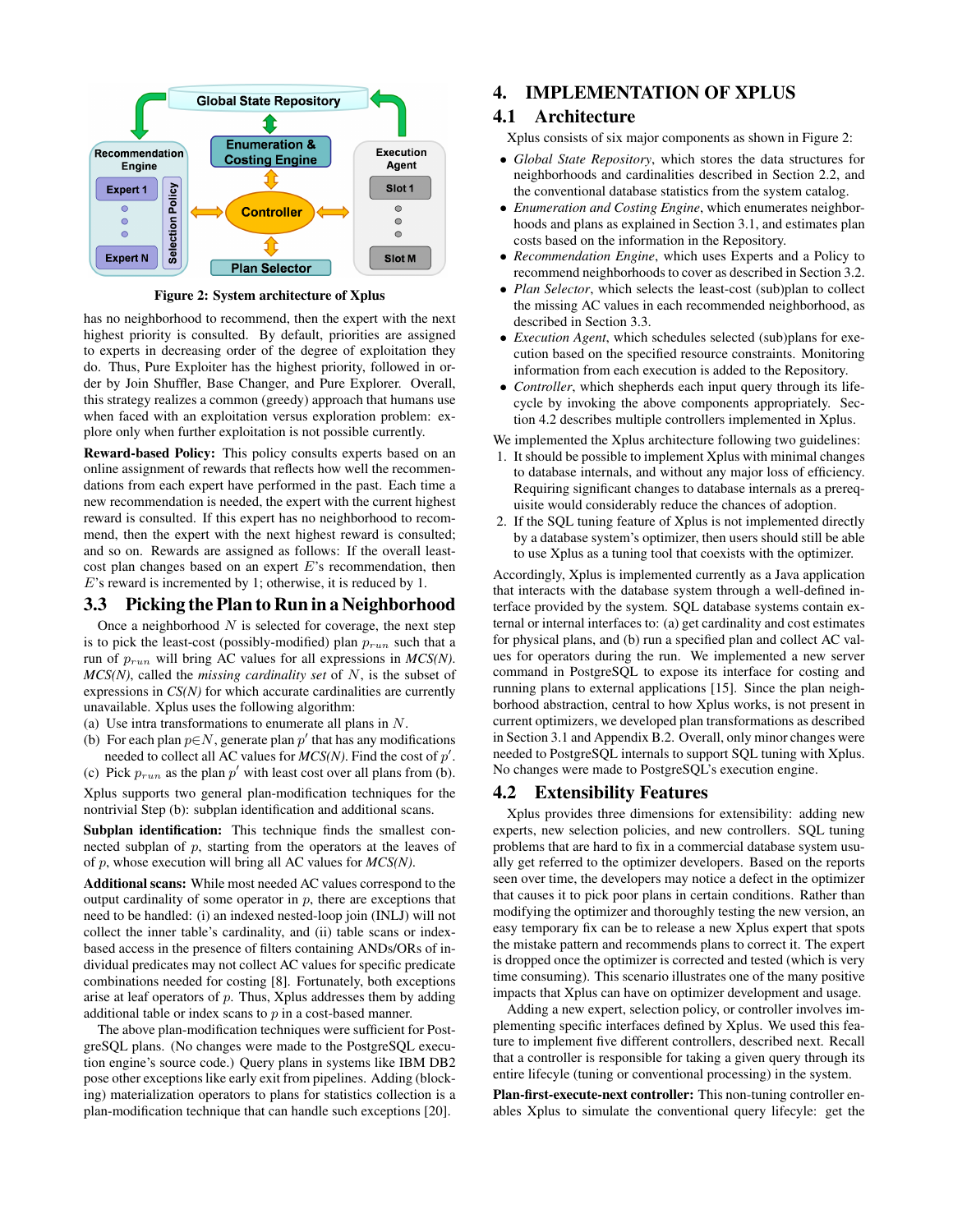least estimated cost plan in the plan space, and run it to generate the query results.

Serial (experts) controller: This controller repeatedly invokes the Xplus components in sequence until the stopping condition is met. The Recommendation Engine picks the next neighborhood  $N$  to cover in consultation with the Experts and the Selection Policy. N is given to the Plan Selector for selecting the least-cost plan to run to collect all missing AC values for *CS(N)*. The returned (sub)plan is run by the Execution Agent subject to the resource constraints specified. The new monitoring data is entered into the Repository.

Parallel (experts) controller: This controller runs the Recommendation Engine, Enumeration and Costing Engine, Plan Selector, and Execution Agent concurrently to enable inter-component parallelism in Xplus. The Parallel controller provides multiple benefits:

- If  $MPL_T$  (recall Section 2.1) is set greater than 1, then these many (sub)plans will be run concurrently.
- If new AC values from a plan execution are available when a costing cycle completes, another cycle is started to find the new least-cost plan; which helps when the plan space is large.
- Running the Recommendation Engine and Plan Selector in parallel with other components can hide plan recommendation latency in the presence of complex experts or plan modifications.

Leo controller: This controller implements tuning as done by the Leo optimizer [23]. In Xplus, the Leo controller effectively means using the serial controller with the Pure Exploiter as the only expert. Whenever the current plan finishes, the Pure Exploiter is consulted for the neighborhood to cover next. The Leo controller cannot make further progress when the Pure Exploiter gets livelocked.

ATO controller: This controller implements how Oracle's ATO [6] performs SQL tuning by collecting cardinality values for pertable filter predicates and two-way joins. After these cardinality values are collected, the new least-cost plan is recommended. Oracle's ATO estimates cardinality values using random sampling. Since PostgreSQL's execution engine has no external support for sampling, the ATO controller collects accurate AC values using the least-cost scan operator for filter predicates, and the least-cost join operator for two-way joins.

We could not implement controllers for other related work like [3, 5, 8, 20] because they all require nontrivial changes to the plan execution engine in the database. Such changes to the execution engine can help Xplus collect AC values faster and more efficiently.

#### 4.3 Efficiency Features

Table 2 gives a summary of the features in Xplus that reduce the time to find a better plan as well as make Xplus scale to large queries. The first two features in Table 2 have been the most useful, so we will discuss them next. The other features are discussed in Appendix B.4. The first four features in Table 2 are fully integrated into Xplus, while the last three are left for future work.

Use of Parallelism: In addition to incorporating inter-component parallelism through the Parallel Controller, Xplus implements intracomponent parallelism in multiple places. The Execution Agent can schedule multiple plans to run in parallel based on the  $MPL_T$ setting. The Costing Engine, which leverages the plan space partitioning imposed by neighborhoods, can cost plans in parallel. The Recommendation Engine can invoke different experts in parallel.

Executing Subplans instead of Full Plans: The Plan Selector implements this optimization as described in Section 3.3, giving major efficiency improvements as we will see in Section 5.

### 5. EXPERIMENTAL EVALUATION

The purpose of our evaluation of Xplus is threefold. First, we evaluate the effectiveness and efficiency of Xplus in tuning poorly-

| Feature            | Description                                             |
|--------------------|---------------------------------------------------------|
| Use of parallelism | Leverage intra- and inter-component parallelism         |
| Plan modification  | Run lower-cost subplans instead of full plans           |
| Prioritize         | Avoid neighborhoods with bad subplans that cannot       |
| neighborhoods      | lead to a plan better than the current best plan        |
| Table-level        | Perform optimized table/index scans to collect          |
| preprocessing      | table-level AC values in a fast preprocessing step      |
| Materialization    | Store and reuse intermediate results during tuning      |
| Sampling           | Run (sub)plans on samples instead of the full data      |
| Modifications to   | Make modifications to the execution engine as in        |
| execution engine   | [5, 8, 20] to increase monitoring capabilities of plans |

Table 2: Summary of features that improve efficiency of Xplus

|                         | TPC-H Queries |  |  |  |  |  |    |  |
|-------------------------|---------------|--|--|--|--|--|----|--|
| Tuning Scenario Class   |               |  |  |  |  |  | 20 |  |
| Query-level issues      |               |  |  |  |  |  |    |  |
| Data-level issues       |               |  |  |  |  |  |    |  |
| Statistics-level issues |               |  |  |  |  |  |    |  |
| Physical-design issues  |               |  |  |  |  |  |    |  |

#### Table 3: Tuning scenarios created with TPC-H queries

performing queries. Second, we compare Xplus with previous work. Finally, we evaluate different expert-selection policies, combinations of experts, and the impact of the efficiency features. All experiments were run on an Ubuntu Linux 9.04 machine, with an Intel Core Duo 3.16GHz CPU, 8GB of RAM, and an 80GB 7200 RPM SATA-300 hard drive. The database server used was PostgreSQL 8.3.4. We used the TPC-H Benchmark with a scale factor of 10. We used an index advisor<sup>3</sup> to recommend indexes for the TPC-H workload. All table and column statistics are up to date except when creating problem queries due to stale statistics. Unless otherwise noted, all results were obtained using the Parallel Experts Controller with  $MPL_T = 2$  and the Priority policy with all experts.

## 5.1 Tuning Scenarios

We will present the evaluation of Xplus in terms of *tuning scenarios*, where a query performs poorly due to some root cause. Four classes of query tuning scenarios are common in practice:

- 1. *Query-level issues*: A query may contain a complex predicate (e.g., with a UDF) for which cardinality estimation is hard.
- 2. *Data-level issues*: Real-life datasets contain skew and correlations that are hard to capture using common database statistics.
- 3. *Statistics-level issues*: Statistics may be stale or missing.
- 4. *Physical-design issues*: The optimizer may not pick a useful index, or it may pick an index that causes a lot of random I/O.

We created multiple instances per tuning scenario class. Querylevel issues were created by making minor changes to the TPC-H query templates, mainly in the form of adding filter predicates. Data-level issues were created by injecting Zipfian skew into some columns. We decreased the amount of statistics collected by PostgreSQL for some columns to create issues at the statistics and physical design levels. Table 3 summarizes the issues that were caused for each TPC-H query. Often problems are due to some combination of multiple root causes, which is reflected in Table 3.

## 5.2 Overall Performance of Xplus

Table 4 provides the results for nine different tuning scenarios. (All plan running times shown are averaged over six runs.) In all nine cases, Xplus found a better execution plan, offering an average speedup of 7.7 times faster compared to the original plan (selected by the PostgreSQL query optimizer) to be tuned. In three cases, Xplus found a new plan that is over an order of magnitude faster.

The last two columns of Table 4 show the time Xplus takes to find the better plan. The absolute times (second-last column) are

<sup>&</sup>lt;sup>3</sup>The DB2 index advisor (db2advis) was used since we have observed that its index recommendations work well for PostgreSQL.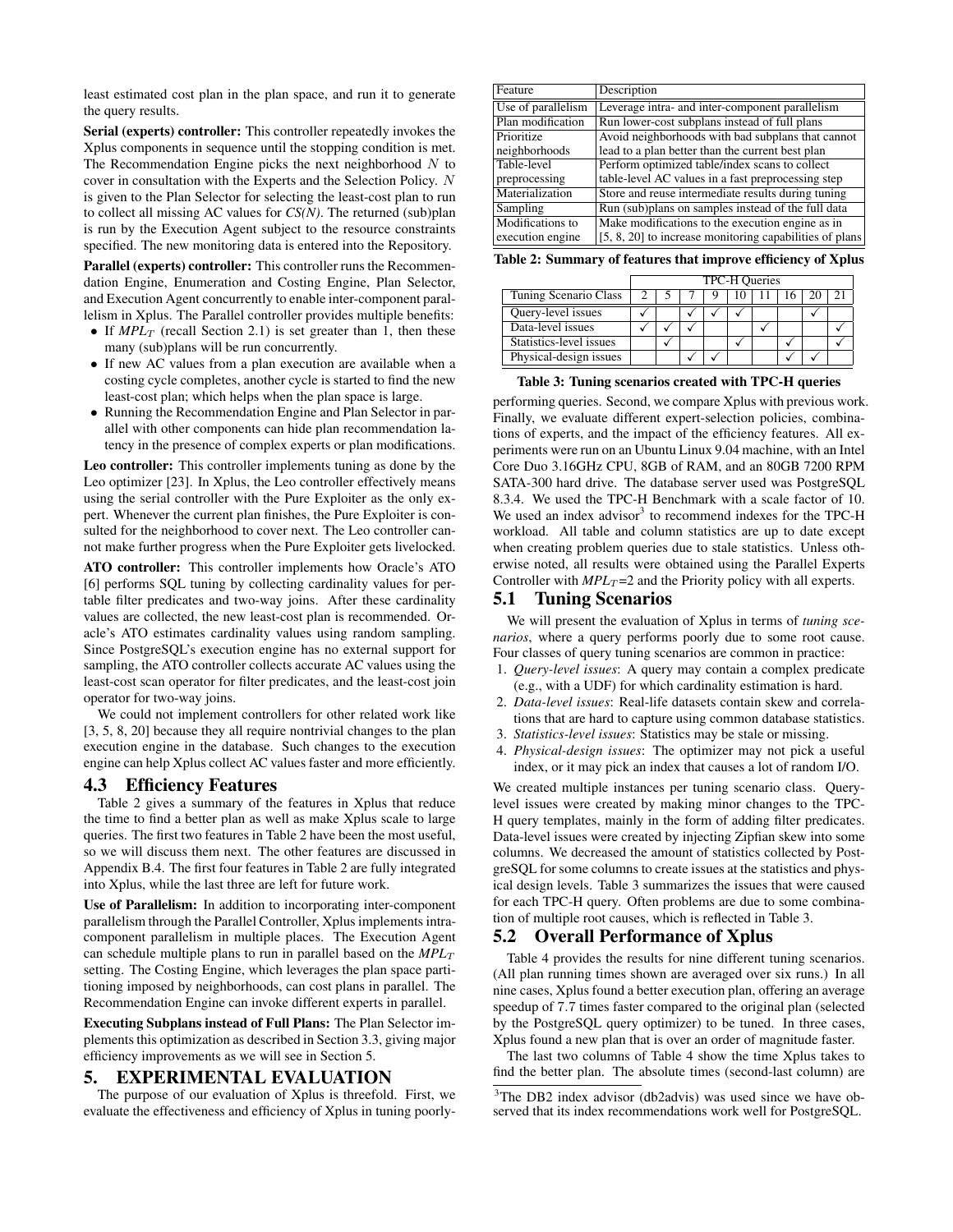| Query                    | Run Time    | Run Time Speedup |        | Number         |        | Time to Find               |
|--------------------------|-------------|------------------|--------|----------------|--------|----------------------------|
|                          | of Original | of               | Factor | of             |        | Xplus Plan                 |
|                          | PostgreSQL  | <b>Xplus</b>     |        | Subplans       |        | <b>Absolute Normalized</b> |
|                          | Plan (sec)  | Plan (sec)       |        | Xplus Ran      | (sec)  | (Col6/Col2)                |
| $\overline{c}$           | 8.67        | 0.59             | 14.8   | 5              | 40.42  | 4.66                       |
| $\overline{\phantom{0}}$ | 1037.80     | 399.01           | 2.6    | 8              | 149.76 | 0.14                       |
|                          | 257.55      | 21.38            | 12.0   | 6              | 131.58 | 0.51                       |
| 9                        | 1722.27     | 754.82           | 2.3    | 8              | 870.78 | 0.51                       |
| 10                       | 2248.52     | 695.70           | 3.2    | 4              | 149.15 | 0.07                       |
| 11                       | 20.00       | 3.55             | 5.6    | $\overline{c}$ | 29.11  | 1.46                       |
| 16                       | 15.90       | 0.77             | 20.7   | $\mathfrak{D}$ | 27.04  | 1.70                       |
| 20                       | 3.36        | 2.32             | 1.4    | 4              | 7.13   | 2.13                       |
| 21                       | 509.51      | 72.17            | 7.1    |                | 45.83  | 0.09                       |

Table 4: Overall tuning results of Xplus for TPC-H queries



Figure 3: Progress of the execution time of the best plan in the covered space as Xplus tunes TPC-H Query 7. Serial Experts Controller with Priority policy and all four experts is used

small, which shows the high degree of efficiency that our implementation achieves. In particular, the last column shows *normalized tuning time*, which is the ratio of the time taken by Xplus to find the better plan to the running time of the original plan to be tuned. The low values in this column clearly demonstrate how Xplus gives its benefits in the time it takes to run the original plan a very small number of times (often  $<$  2).

Figure 3 shows the execution timeline of Xplus while tuning TPC-H Query 7. The  $y$ -axis shows the execution time of the best plan found so far in the covered space. The plan found by the PostgreSQL optimizer is  $N_1p_1$  (plan  $p_1$  in neighborhood  $N_1$ ) which runs in 257.55 seconds. Let us see the role of the experts in Xplus in this tuning task. For ease of plotting the timeline, the Serial Controller with the Priority policy and all four experts was used. First, a neighborhood recommended by the Pure Exploiter led to the discovery of plan  $N_1p_{1121}$ , which gave a speedup factor of 3.1. The Pure Exploiter livelocked at this point. The Join Shuffler then recommended a neighborhood that led to plan  $N_4p_{681}$ ; increasing the speedup to 4.1. It took a recommendation from the explorationheavy Base Changer for Xplus to find plan  $N_8p_{1270}$  with a speedup of 12. All neighborhoods were covered by the execution of 7 subplans (not full plans). Recall the strong guarantee that Xplus provides once all neighborhoods are covered (Property 2).

This tuning task is an excellent example of how exploitation and exploration are both needed to reach the optimal plan. Appendix C gives a more detailed description that also discusses how, unlike Xplus, the Leo and ATO controllers failed to find the optimal plan.

## 5.3 Comparison with Other Approaches

We now compare Xplus with two other SQL tuning approaches: Leo and Oracle's ATO using the respective controllers discussed in Section 4.2. For the same nine tuning scenarios from Table 4, Figure 4 shows the speedup factor of the plans produced by the three approaches compared to the original plan to be tuned. Xplus found a better plan than Leo in 4 cases, offering up to an order of magnitude additional speedup. Xplus found a better plan than ATO in 7

| Ouery          | Xplus |                   |      | Leo Controller  | <b>ATO Controller</b> |                 |  |
|----------------|-------|-------------------|------|-----------------|-----------------------|-----------------|--|
|                | Time  | Result            | Time | Result          | Time                  | Result          |  |
| $\mathfrak{D}$ | 4.66  | <b>Success</b>    | 5.09 | Failure $(2.9)$ | 4.99                  | Failure $(2.2)$ |  |
| 5              | 2.56  | Guarantee $(2.6)$ | 0.57 | Failure $(2.6)$ | 1.92                  | Failure $(1.5)$ |  |
| 7              | 0.51  | <b>Success</b>    | 0.26 | Failure $(3.2)$ | 1.03                  | Failure $(4.2)$ |  |
| 9              | 2.91  | Guarantee $(2.3)$ | 0.91 | Failure $(1.4)$ | 2.13                  | Failure $(1.5)$ |  |
| 10             | 0.07  | Guarantee $(3.2)$ | 0.03 | Failure $(1.9)$ | 0.23                  | Failure $(3.2)$ |  |
| 11             | 1.46  | <b>Success</b>    | 0.14 | <b>Success</b>  | 0.54                  | <b>Success</b>  |  |
| 16             | 1.70  | <b>Success</b>    | 0.10 | <b>Success</b>  | 1.35                  | Failure $(2.8)$ |  |
| 20             | 2.23  | Guarantee $(1.4)$ | 2.12 | Failure $(1.4)$ | 3.07                  | Failure $(1.0)$ |  |
| 21             | 0.09  | <b>Success</b>    | 0.01 | <b>Success</b>  | 0.59                  | Failure $(1.9)$ |  |

Table 5: Tuning results of Xplus, Leo controller, and ATO controller when asked to find a 5x better plan. Time is normalized over the execution time of the original PostgreSQL plan



Figure 4: Speedup from Xplus, Leo, and ATO controllers

cases, with similar improvements. The performance advantages of Xplus are more prominent for more complex queries.

Motivated by the SLO setting from Section 1, Table 5 shows the performance of Xplus, Leo, and ATO controllers for the following tuning task per query Q: *find a plan that is 5x faster than the current plan picked by the PostgreSQL optimizer for* Q. For each approach, we show its normalized tuning time and *result*. For the Leo and ATO controllers, the result is one of: (i) *Success*, if a plan with  $\geq$ 5 speedup is found; or (ii) *Failure*( $\alpha$ ), if the controller could only find a plan with  $\alpha$ <5 speedup. In contrast, when Xplus fails to find a plan with  $\geq$ 5 speedup, it provides the guarantee *Guarantee* ( $\alpha$ ): for the given database configuration and optimizer cost model, the optimal plan for Q only gives  $\alpha$  speedup. With this knowledge, the user or tuning tool can plan for the disruptive changes needed to the physical design, server parameters, or resource provisioning to get the desired performance for the query.

Xplus finds a 5x faster plan in five cases in Table 5, and provides a strong guarantee in the rest. The Leo and ATO controllers succeed in only three cases and one case respectively. The Leo controller fails to complete a task because it runs into a livelock, whereas the ATO controller fails because the cardinality estimates gathered from sampling tables and two-way joins are not enough to produce a plan with the desired performance.

### 5.4 Internal Comparisons for Xplus

Figures 5 and 6 illustrate an important trend that emerged in our evaluation. These figures consider five strategies for plan recommendation: Priority, Round Robin, and Rewards, each with all four experts; and Priority with (a) the Pure Exploiter and Pure Explorer (called *Exploiter-Explorer*), and (b) the Pure Explorer only (called *Explorer-Only*). These strategies are compared based on *convergence time* (how soon they found the best plan), as well as the *completion time* (how long they took to cover all neighborhoods).

Note from Figures 5 and 6 that exploration-heavy policies (like Explorer-Only and Exploiter-Explorer) take longer to converge, but lead to lower completion times. Exploitation targets missing statistics related to the current least-cost plan, which leads to better con-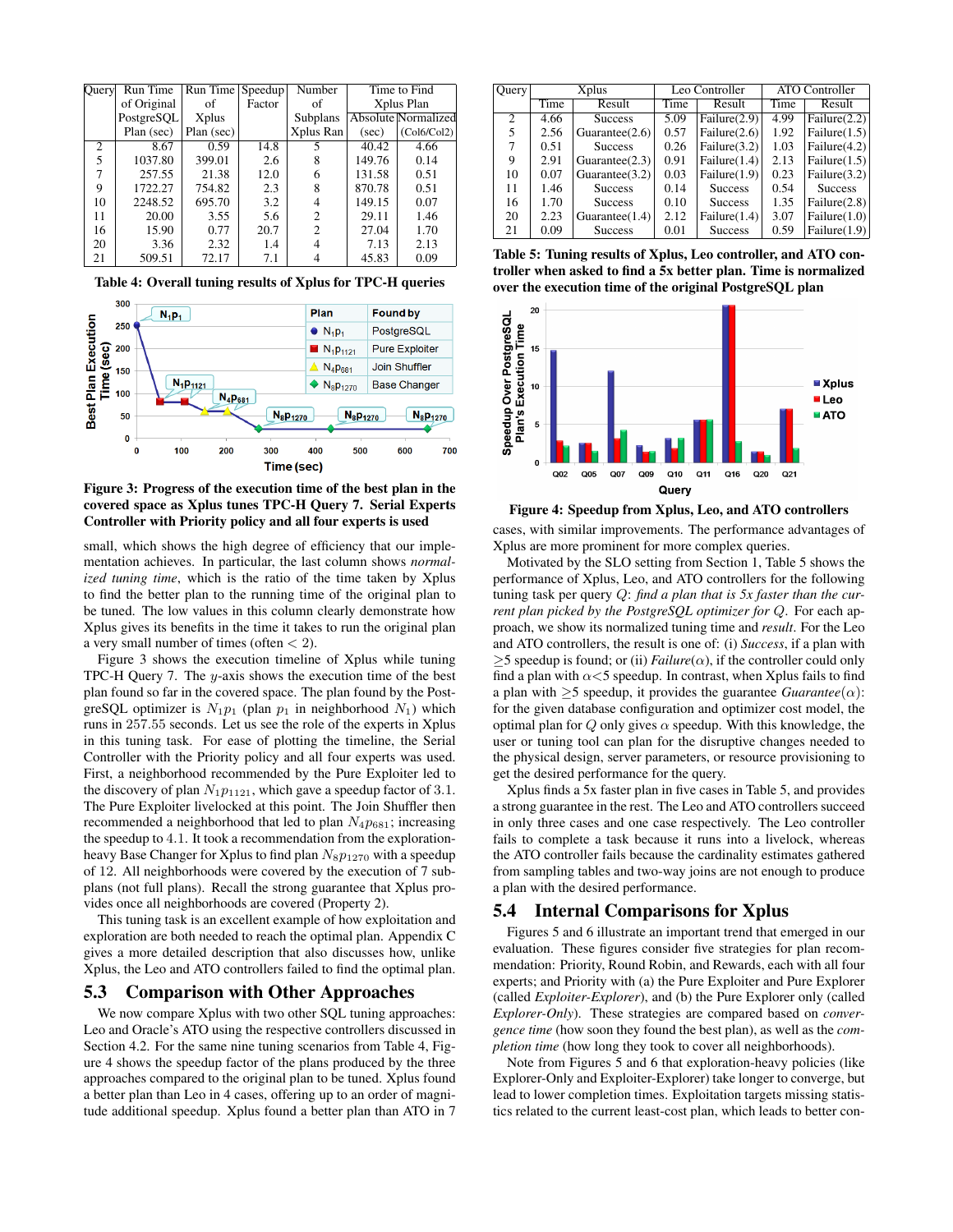

Figure 5: Convergence times for the expert-selection policies



Figure 6: Completion times for the expert-selection policies

vergence. However, the time to gather all statistics is longer as exploitation makes small steps towards this goal. Exploration brings in more information in each step, often decreasing the total number of executed (sub)plans and the overall completion time.

Based on these observations, we offer the following guideline to choose the policy and experts for a SQL tuning task. If the user or DBA wishes to find the best plan possible (e.g., to decide whether disruptive tuning can be avoided), then she should select an exploration-heavy strategy. On the other hand, if she is interested in quick improvements to the current plan, then a strategy that favors exploitation over exploration is more suitable.

Figure 7 shows the impact of the two important efficiency features of Xplus: use of parallelism and running subplans instead of full plans whenever possible. Use of subplans is particularly beneficial for complex and long-running queries. For example, Xplus ran 8 subplans to cover all neighborhoods for TPC-H Query 5. Most of these subplans contained only around half of the tables in a full plan for the query, causing Xplus to complete four times faster.

#### 6. DISCUSSION

The thesis of this paper is that the query optimizer can automate the important task of SQL tuning, and is the right entity to do so. To support this thesis, we designed, implemented, and evaluated a novel query optimizer called Xplus. An Xplus user can mark a repeatedly-run query for which she is not satisfied with the performance of the plan being picked; and Xplus will try to find a new plan that gives the desired performance. Xplus differs from regular query optimizers in its ability to run plans proactively, and to collect monitoring data from these runs to diagnose its mistakes as well as to identify better plans. We made the following contributions:

- We introduced the abstraction of plan neighborhoods in the physical plan space. This abstraction is a key contributor to the effectiveness and efficiency of Xplus.
- We showed how the two conflicting objectives of exploitation and exploration need to be balanced in effective SQL tuning. Xplus uses an architecture based on multiple SQL-tuning experts and an arbitration policy to achieve this balance.
- We validated the promise of Xplus through an extensive evaluation based on tuning scenarios that arise in practice.



Figure 7: Impact of the efficiency features in Xplus

#### 7. REFERENCES

- [1] M. Andrei and P. Valduriez. User-Optimizer Communication using Abstract Plans in Sybase ASE. In *Proc. of VLDB '01*. ACM, 2001.
- G. Antoshenkov and M. Ziauddin. Query Processing and Optimization in Oracle Rdb. *VLDB Journal*, 5(4):229–237, 1996.
- [3] R. Avnur and J. M. Hellerstein. Eddies: Continuously Adaptive Query Processing. In *Proc. of SIGMOD '00*. ACM, 2000.
- [4] B. Babcock and S. Chaudhuri. Towards a Robust Query Optimizer: A Principled and Practical Approach. In *Proc. of SIGMOD '05*, 2005.
- [5] S. Babu, P. Bizarro, and D. DeWitt. Proactive Reoptimization. In *Proc. of SIGMOD '05*. ACM, 2005.
- [6] P. Belknap, B. Dageville, K. Dias, and K. Yagoub. Self-Tuning for SQL Performance in Oracle Database 11g. *Intl. Conf. on Data Engineering*, 2009.
- N. Bruno, S. Chaudhuri, and R. Ramamurthy. Power Hints for Query Optimization. In *Intl. Conf. on Data Engineering*, 2009.
- [8] S. Chaudhuri, V. Narasayya, and R. Ramamurthy. A Pay-As-You-Go Framework for Query Execution Feedback. In *Proc. of VLDB '08*. VLDB Endowment, 2008.
- [9] C. M. Chen and N. Roussopoulos. Adaptive Selectivity Estimation using Query Feedback. *SIGMOD Record*, 23(2):161–172, 1994.
- [10] A. Deshpande, Z. G. Ives, and V. Raman. Adaptive Query Processing. *Foundations and Trends in Databases*, 1(1):1–140, 2007.
- [11] S. Duan, V. Thummala, and S. Babu. Tuning Database Configuration Parameters with iTuned. In *Proc. of VLDB '09*, 2009.
- [12] J. C. Gittins and D. M. Jones. A Dynamic Allocation Index for the Sequential Design of Experiments. *Progress in statistics (European Meeting of Statisticians)*, 1972.
- [13] G. Graefe and D. J. DeWitt. The EXODUS Optimizer Generator. In *Proc. of SIGMOD '87*. ACM, 1987.
- [14] P. J. Haas, I. F. Ilyas, G. M. Lohman, and V. Markl. Discovering and Exploiting Statistical Properties for Query Optimization in Relational Databases: A Survey. *Statistical Analysis and Data Mining*, 2009.
- [15] H. Herodotou and S. Babu. Automated SQL Tuning through Trial and (Sometimes) Error. In *DBTest '09: Proc. of the 2nd Intl Workshop on Testing Database Systems*. ACM, 2009.
- [16] IBM Corp. *DB2 Information Center*. http://publib.boulder.ibm.com/infocenter/db2luw/v8.
- [17] IBM DB2. *Giving optimization hints to DB2*, 2003. http://publib.boulder.ibm.com/infocenter/dzichelp/ v2r2/index.jsp?topic=/com.ibm.db2.admin/ p91i375.htm.
- [18] A. Kemper, G. Moerkotte, and K. Peithner. A Blackboard Architecture for Query Optimization in Object Bases. In *Proc. of VLDB '93*. ACM, 1993.
- [19] V. Markl, P. J. Haas, M. Kutsch, N. Megiddo, U. Srivastava, and T. M. Tran. Consistent Selectivity Estimation via Maximum Entropy. *VLDB Journal*, 16(1):55–76, 2007.
- [20] V. Markl, V. Raman, D. Simmen, G. Lohman, and H. Pirahesh. Robust Query Processing through Progressive Optimization. In *Proc. of SIGMOD '04*. ACM, June 2004.
- [21] F. Olken and D. Rotem. Random Sampling from Databases: A Survey. *Statistics and Computing*, 5:25–42, 1995.
- [22] P. G. Selinger, M. M. Astrahan, D. D. Chamberlin, R. A. Lorie, and T. G. Price. Access Path Selection in a Relational Database Management System. In *Proc. of SIGMOD '79*. ACM, 1979.
- [23] M. Stillger, G. M. Lohman, V. Markl, and M. Kandil. LEO DB2's Learning Optimizer. In *Proc. of VLDB '01*. Morgan Kaufmann Publishers Inc., 2001.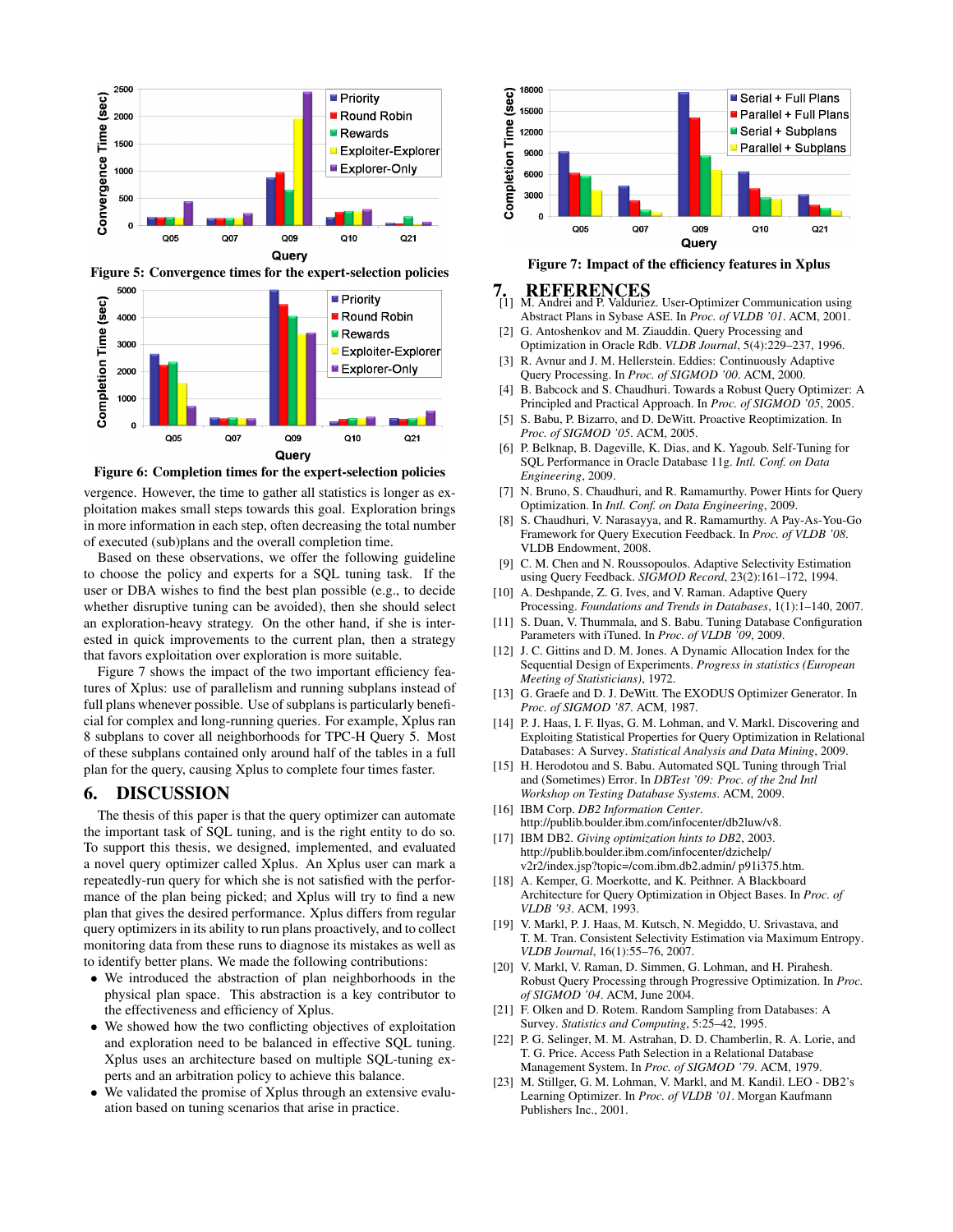## APPENDIX A. OTHER APPROACHES TO SQL TUNING

In this section, we discuss current approaches to SQL tuning and provide a detailed comparison with Xplus. Table 6 provides a highlevel summary of the similarities and differences between Xplus and other approaches with respect to various important properties.

Using Feedback from Query Execution: Leo [23] corrects cardinality estimation errors made by the query optimizer by comparing EC values with AC values obtained when plans run [9]. This approach can find a better plan for a poorly-performing query Q over multiple executions of Q or of queries with similar subexpressions. The pay-as-you-go approach took this idea further using proactive plan modification and monitoring techniques to measure approximate cardinality values for subexpressions, in addition to the subexpressions contained in a running plan [8]. While query execution feedback is related closely to how Xplus performs SQL tuning, there are some key differences between Xplus and [8, 23]:

- SQL tuning is inherently an unpredictable and risky process in that a plan better than the optimizer's original pick  $p$  may be found only after some plans worse than  $p$  are tried. Given how difficult query optimization is, there is always an element of trial-and-error in SQL tuning. Furthermore, experiences with Leo show that incorporating some AC values alongside EC values can cause optimizers to pick plans whose performance is worse than before [19]. Thus, attempting SQL tuning directly on queries being run by users runs the risk of unpredictable behavior and performance regression. DBAs and users usually prefer predictable, possibly lower, performance over unpredictable behavior [4]. For this reason, unlike [8, 23], Xplus deliberately keeps the SQL tuning path separate from the normal path of submitted queries.
- The concept of balancing the exploitation and exploration objectives explicitly in SQL tuning is unique to Xplus. Leo and pay-as-you-go are exploitation-heavy approaches, ignoring the uncertainty in estimates when picking the plan for the query.
- A serious concern with using an exploitation-heavy approach is the possibility of a livelock (see Section 3.2) because the subexpressions produced by a plan dictate which set of actual cardinality values are available from running that plan.
- Unlike Leo and Xplus, implementing the pay-as-you-go approach (and related ones like [5, 20]) in a database system requires nontrivial changes to the plan execution engine.
- Execution of plans brings in valuable information like EC, AC, and EAC cardinality values. Other types of information that Xplus can track based on plan execution include estimated and actual costs (including *estimated-actual costs* similar to EAC), I/O patterns, and resource bottlenecks. Significant differences between actual costs and the corresponding estimated-actual costs may indicate errors in the optimizer cost model.

Oracle's Automatic Tuning Optimizer (ATO): Xplus shares common goals with Oracle's ATO [6], but differs in the algorithms and system architecture. While Leo and pay-as-you-go focus on exploitation, ATO is on the exploration side. When invoked for a query Q, ATO does additional processing to reduce the uncertainty in cardinality estimates for Q. First, ATO collects random samples from the base tables to validate the cardinality estimates of  $Q$ 's filter predicates. Given more time, ATO performs random sampling to validate all two-way join cardinality estimates (possibly, up to all n-way joins). ATO uses a sandboxed environment for the additional processing to limit the overhead of the tuning process on the rest of the database workload. If the new estimates cause the least-cost plan to change, then ATO compares the performance of

| Property                                                                                         | Xplus                              | Leo            | Pay-As-<br>You-Go | ATO            |
|--------------------------------------------------------------------------------------------------|------------------------------------|----------------|-------------------|----------------|
| Balanced use of exploitation<br>and exploration                                                  | <b>Yes</b>                         | N <sub>0</sub> | N <sub>0</sub>    | $\overline{N}$ |
| Support for SLO tuning tasks                                                                     | Yes                                | N <sub>0</sub> | N <sub>0</sub>    | N <sub>0</sub> |
| Risk of unpredictable changes<br>to user-facing query behavior                                   | No                                 | Yes            | Yes               | No             |
| Requires changes to the query<br>execution engine                                                | No                                 | N <sub>0</sub> | Yes               | N <sub>0</sub> |
| Provides optimality guarantees<br>for given database configura-<br>tion and optimizer cost model | Yes<br>(Prop. 2,<br>Sec. $2.3$ )   | N <sub>0</sub> | N <sub>0</sub>    | No             |
| Use of parallelism                                                                               | <b>Yes</b>                         | No             | No                | Possible       |
| Use of collected statistics to im-<br>prove plans for other queries                              | Possible                           | Yes            | Yes               | Possible       |
| Potential to address errors in the<br>optimizer cost model                                       | Yes                                | N <sub>0</sub> | N <sub>0</sub>    | <b>Yes</b>     |
| Possibility for running into a<br>livelock in the SQL tuning<br>process (Section 3.2)            | Depends<br>on choice<br>of experts | Yes            | Yes               | No             |
| Use in fully automated tuning                                                                    | Possible                           | Yes            | Yes               | Yes            |

| Table 6: Comparison of Xplus, Leo, Pay-As-You-Go, and ATO |  |  |
|-----------------------------------------------------------|--|--|
|                                                           |  |  |

the new plan against the old one by running both plans in a competitive fashion. Unlike Xplus, ATO has features to recommend new statistics to collect, indexes to create, and rewrites to the query text.

Adaptive Query Processing: Xplus is one point in the design spectrum that includes a long line of work on adaptive query processing [10]. The Rdb system introduced *competition-based* query plan selection, namely, running multiple plans for the same query concurrently, and retaining the best one [2]. Database systems for emerging application domains (e.g., MongoDB) are using this concept to address the lack of statistics in these settings.

Eddies [3] identified the relationship of adaptive query processing to *multi-armed bandit (MAB)* problems from machine learning [12]. The study of MAB problems has led to theory and algorithms to balance the exploitation-exploration tradeoff under certain assumptions, including algorithms to control multiple competing experts [12]. Xplus uses a similar approach by designing experts for SQL tuning who recommend new plans to try based on the information available so far. While the experts in Xplus are static, small in number, and recommend query plans, each expert in Eddies and Rdb is a candidate plan for the query; which makes the architecture and algorithms of Xplus very different from that of [2, 3]. Experts have also been used in query optimizers to exercise rewrite rules and heuristics during the optimization of a query [18].

Multiple optimization levels: Most current optimizers provide multiple levels of optimization. For example, when a query is optimized in IBM DB2's most powerful 9th level, all available statistics, query rewrite rules, access methods, and join orders are considered [16]. The design of *X*plus (which stands for 10+) came from considering what hypothetical classes 10 and higher of DB2's optimizer could usefully do. Our answer is that these higher levels will execute selected (sub)plans proactively, and iterate based on the observed information; a challenging task left to DBAs today.

## B. FURTHER IMPLEMENTATION DETAILS

We present details on the Xplus implementation that could not be presented in the main body of the paper due to space constraints.

## B.1 Generation of Cardinality Sets

Given an operator instance O in a plan p, the *Generate CS(O,p)* function will return  $CS(O)$ , the cardinality set of  $O$ , which consists of the relational algebra expressions whose cardinalities are needed to find  $O$ 's execution cost in  $p$ . Table 7 lists the cardinality sets returned by the *Generate CS* function for the physical opera-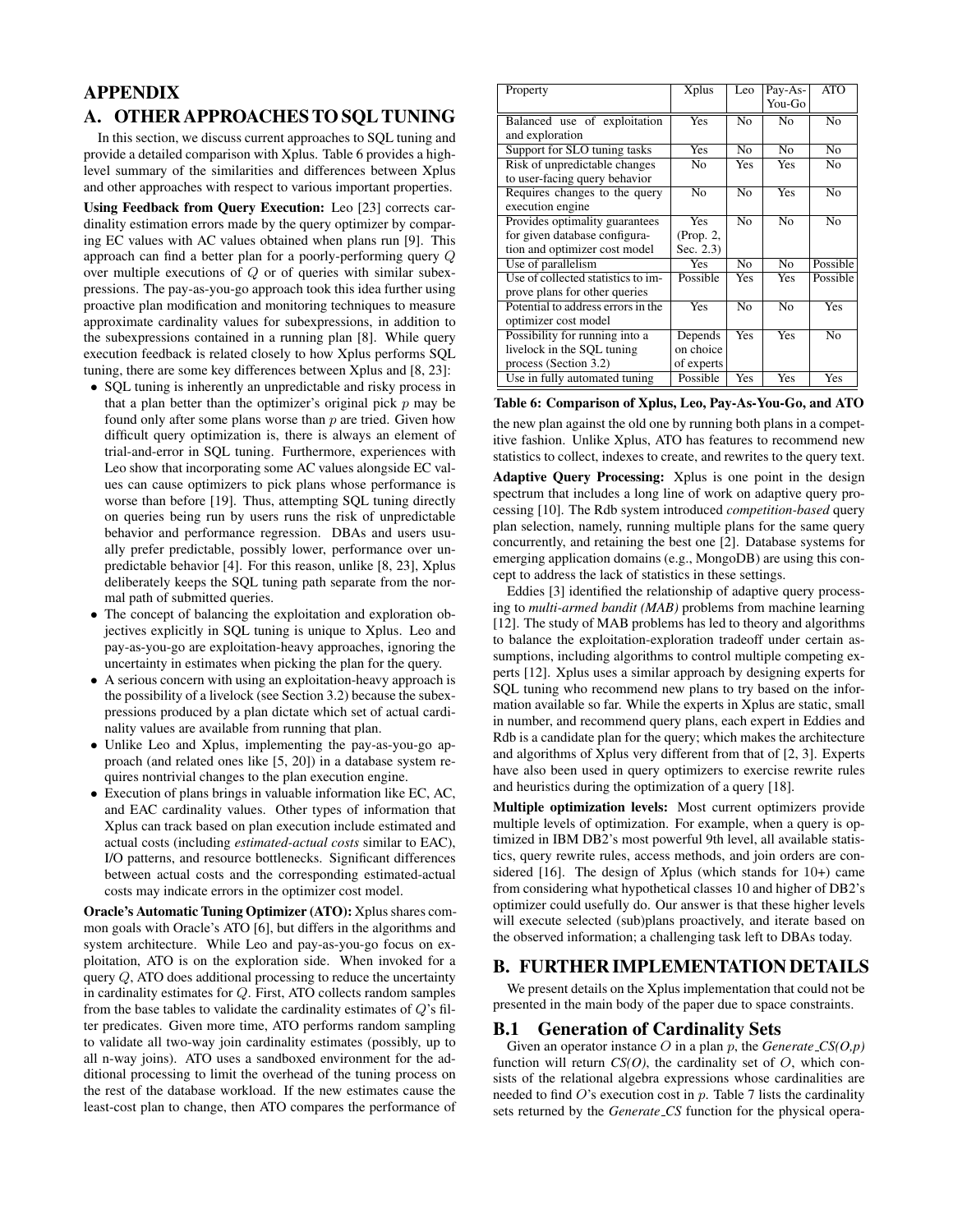| Physical Operator in PostgreSQL                           | Cardinality Set             |
|-----------------------------------------------------------|-----------------------------|
| Sequential Table Scan $(TS)$ on table $S$                 | S                           |
| Index Scan $(IS)$ on table S with index predicate $p$     | $\sigma_p(S)$               |
| Bitmap Index Scan (BIS) on table $S$ with index predi-    | $S, \sigma_p(S)$            |
| cate $p$ (produces a bitmap of rows matching $p$ )        |                             |
| Bitmap AND/OR Operator over two or more Bitmap In-        | Ø2                          |
| dex Scans (produces a bitmap representing the AND-        |                             |
| ing/ORing of the input bitmaps)                           |                             |
| Bitmap Heap Scan over expression $L$ (fetches rows        | L                           |
| based on input bitmap from a Bitmap Index Scan or         |                             |
| Bitmap AND/OR Operator)                                   |                             |
| Hash Join (HJ) over child expressions $L$ and $R$         | $L, R, L \bowtie R$         |
| Merge Join (MJ) over child expressions $L$ and $R$        | $L, R, L \bowtie R$         |
| Nested Loop Join (NLJ) over child expressions $L$ and $R$ | $L, R, L \bowtie R$         |
| Index Nested Loop Join (INLJ) over child expressions      | $L, L \bowtie R$            |
| $L$ and $R$                                               |                             |
| Plain Aggregate (no grouping) over expression $L$         | L                           |
| Hash/Sort-based GroupBy/Aggregate over expression L       | $L, {_a\mathcal{G}_f(L)^6}$ |
| with grouping attribute $a$ and aggregate function $f$    |                             |
| Unique Operator over expression $L$ and attribute $a$     | $L, {_a}\mathcal{G}(L)^7$   |
| Sort Operator over expression $L$                         | L                           |
|                                                           | L                           |

Table 7: Cardinality sets returned by the Generate CS function for each physical operator in PostgreSQL

tors in PostgreSQL. The expressions in *CS(O)* are a subset of the relational algebra expressions that define each of O's inputs and outputs. For example, for a hash join operator  $H$  over two subplans representing the relational algebra expressions  $L$  and  $R$  in a plan p, *Generate*  $\mathcal{L}S(H,p)$  will return the cardinality set  $\{L, R, \}$  $L \bowtie R$ . According to PostgreSQL's cost model for a hash join operator, the cardinalities of L, R and  $L \rtimes R^4$  are needed to cost H.

#### B.2 Transformations

Multiple components of Xplus, including the Plan Selector and the experts in the Recommendation Engine, need to enumerate and reason about plan neighborhoods and physical plans. As discussed in Section 3.1, plan transformations serve this purpose. Each transformation  $\tau$  in Xplus is implemented as a function that operates on a data structure representing a physical plan p for a query Q. If  $\tau$ is applicable to  $p$ , then the function's output is a data structure representing a plan  $p'$  ( $p' \neq p$ ) for Q. If  $\tau$  is an intra transformation, then p' will belong to the same neighborhood as p. If  $\tau$  is an inter transformation, then  $p'$  will be in a different neighborhood from p. Applying these transformations multiple times enables Xplus to enumerate all of Q's plans and neighborhoods.

Like many query optimizers (including PostgreSQL), Xplus uses non-cost-based query rewrite rules to identify the *select-projectjoin-aggregation (SPJA)* blocks in the query. Each SPJA block is optimized separately to produce a plan per block; and these plans are connected together to form the execution plan for the full query. Intra and inter transformations in Xplus are applied to plans for SPJA blocks. Recall from Section 2.1 that a tuning session of Xplus takes the input query  $Q$  and its current (unsatisfactory) plan  $p$  as input. Xplus works with the SPJA blocks in p.

Intra Transformations: Intra transformations are applied to a single operator in a plan to generate a different plan in the same neighborhood. These transformations belong to one of two classes:

<sup>5</sup>PostgreSQL costs a Bitmap AND/OR Operator by adding a fixed cost to the cost of the child BISs. No cardinality values are used.

- 1. *Method Transformations*, which change one operator implementation (method) to another implementation of the same underlying logical operation. Instances of this class include: (i) Transforming a scan method to a different one (e.g., transforming a full table scan on a table to an index scan); (ii) Transforming a join method to a different one (e.g., transforming a hash join to a merge join); (iii) Transforming a grouping and aggregation method to a different one (e.g., transforming a sort-based aggregation operator to a hash-based one).
- 2. *Commutativity Transformations*, which swap the order of the outer and inner subplans of a commutative operator. For example, transforming  $L \bowtie R$  to  $R \bowtie L$ , for subplans L and R.

It is important to note that some transformations may not be possible on a given plan. For example, a table scan on table  $R$  cannot be transformed into an index scan unless an index exists on R. Also, additional changes may be required along with the application of a transformation in order to preserve plan correctness. For instance, a merge join requires both of its subplans to produce sorted output. If they do not produce sorted output, then a transformation from a hash join to a merge join must add sort operators above the subplans. Note that the addition of these sort operators will not change the cardinality set of the plan (recall plans  $p_1$  and  $p_2$  in Figure 1(a)).

**Inter Transformations:** When applied to a plan  $p$ , an inter transformation produces a plan  $p'$  in a different neighborhood. That is,  $CS(p) \neq \overline{CS(p')}$ . Inter transformations predominantly apply across multiple operators in a plan. (It is theoretically possible that changing the implementation method of an operator in a plan produces a plan in a different neighborhood.) The main inter transformation swaps two tables that do not belong to the same join in a join tree. As with intra transformations, any changes required to preserve the correctness of the new plan are done along with the inter transformation. The two other inter transformations are: (i) Pulling a filter operation  $F$  over an operator (by default,  $F$  is done at the earliest operator where  $F$ 's inputs are available in the plan); (ii) Pushing a grouping and aggregation operator below another operator (by default, the grouping and aggregation operator is done after all filters and joins). Applying these transformations multiple times, allows Xplus to generate plans from all neighborhoods.

Our running example star-join query has six neighborhoods, each with its own distinct join tree (see Figure 1(a)). Plan  $p_2$  can be produced from  $p_1$  by applying two intra transformations: a method transformation that changes the middle join from a hash join to a merge join, and a commutativity transformation that changes  $R \bowtie$ S to  $S \bowtie R$ . Plan  $p_3$  can be produced from  $p_1$  by applying one inter transformation (swap  $T$  and  $S$ ) and one intra transformation (change  $R \bowtie T$  to  $T \bowtie R$ ).

## B.3 Experts

This section describes the implementation of the experts (introduced in Section 3.2.1) used by the Recommendation Engine.

Pure Exploiter Expert: Since exploitation is the sole objective of the Pure Exploiter, it simply recommends the neighborhood  $N_{opt}$ containing the plan with the lowest estimated cost in the plan space, based on the currently available information. The least-cost plan and its neighborhood are readily available in the Repository.  $N_{opt}$ is recommended if it has not been covered yet; otherwise, the expert has run into a livelock and no neighborhood is recommended.

Each time new AC values are entered for a set of expressions  $E$ into the Cardinality Table in the Repository, the Enumeration and Costing Engine finds all (uncovered) neighborhoods  $N$  for which *CS(N)*∩ $E \neq \emptyset$ . The least-cost plans in these neighborhoods may have changed, so they are recomputed and the Neighborhood Table is updated as needed. Thus, the Cardinality and Neighborhood Ta-

 $^{4}|L \bowtie R|$  is used for estimating the CPU cost of the hash join.

 $^{6}$ <sub>a</sub> $\mathcal{G}_{f}(L)$  represents the relational algebra expression for the grouping of tuples from  $L$  on attribute  $a$  and the application of the aggregate function  $f$  on the groups.

<sup>7</sup>  $_{a}\mathcal{G}(L)$  is similar to  $_{a}\mathcal{G}_{f}(L)$  but without the aggregation. The groups represent the unique values.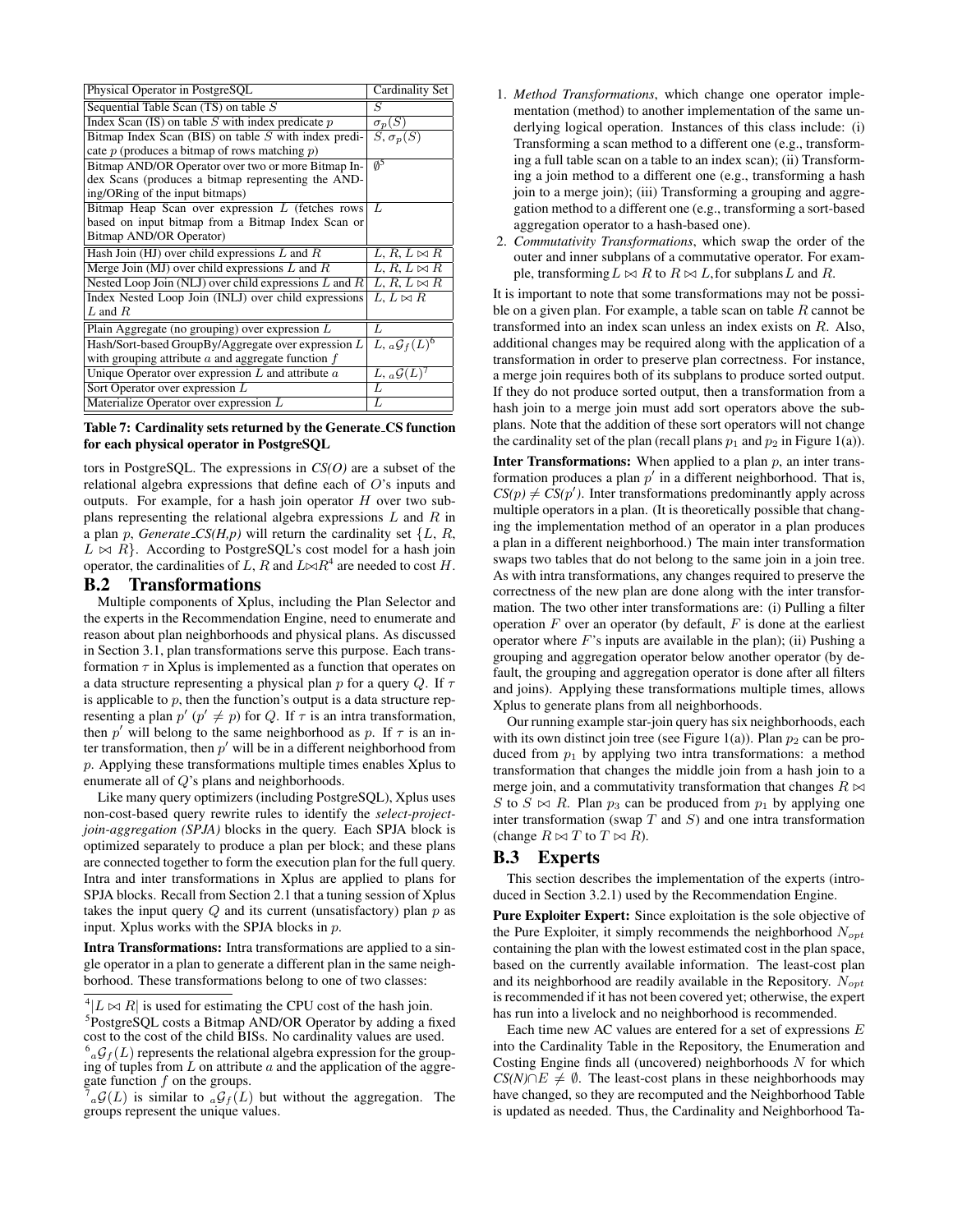bles make it efficient to incrementally maintain the least-cost plan by comparing the least-cost plan from each neighborhood (both covered and uncovered). For uncovered neighborhoods, the plan cost estimation is based on the available AC values and the EC values computed using statistics supplemented, as is common, with assumptions of uniformity and independence as well as the use of magic numbers. Uncertainty in these estimates is not taken into consideration while computing plan costs. Therefore, it is possible for the Pure Exploiter to recommend a bad neighborhood by mistake, just like a regular optimizer could select a bad plan.

Join Shuffler Expert: The Join Shuffler works as follows when invoked to get a neighborhood recommendation. It first gets the best plan  $p_{best}$  among all covered neighborhoods from the Repository. Since  $p_{best}$  belongs to a covered neighborhood, AC and EAC values are available for all operators in  $p_{best}$ ; which is a required property as we will see shortly. The Join Shuffler then identifies the join in pbest with the highest *overestimated* join selectivity, and tries to push this join as low in the plan as possible (with any transformations required to maintain correctness as discussed in Appendix B.2). If the join can be pushed down and that leads to a new plan  $p_{new}$  in an uncovered neighborhood  $N_{new}$ , then  $N_{new}$ will be the neighborhood recommended by the Join Shuffler.

The degree of overestimation  $d$  in the selectivity of a join operator  $O$  is computed as the relative difference between  $O$ 's EAC and AC values. That is,  $d = \frac{EAC - AC}{AC}$ . Large d for O is an indication that  $O$ 's join selectivity is much smaller than what the optimizer estimated based on the current information in the Repository. Hence, pushing such joins down the join tree can potentially reduce the data flow up the tree, and decrease the overall cost of the plan.

If pushing down the join with the highest overestimated join selectivity does not lead to a plan in an uncovered neighborhood, then the same exercise is repeated for the join with the second highest overestimated join selectivity. This process is repeated until a plan in an uncovered neighborhood is found. If no such plan can be found, then the Join Shuffler is itself livelocked.

Base Changer Expert: When invoked for a recommendation, the Base Changer first gets the current least-cost plan  $p_{opt}$  in the entire space from the Repository. If  $p_{opt}$  is different from the last time the Base Changer was invoked, inter transformations are applied to  $p_{opt}$  to generate a set of plans that contains one plan per neighborhood. The plans in this set are then partitioned such that each partition contains all plans having the same *base*. The base of a plan  $p$  is defined as the first join to be executed in  $p$ . For example, the base of the plan  $p_1$  in Figure 1(a) is  $R \bowtie S$ . Note that there can be multiple plans for each base. All plans belonging to the same partition are added to a queue in order of their generation through inter transformations starting from  $p_{opt}$ ; which roughly orders the plans in each queue in decreasing order of similarity to  $p_{opt}$ .

Each queue is assigned to its corresponding base in an array of all bases. The Base Changer maintains this array of all possible bases for the query, and proceeds through it in a round-robin fashion. The base in the plan that was recommended last is kept track of so that the next recommendation can start from the next base in the array. Thus, fairness of exploration across all bases is enforced. When a base  $b$  is considered during the round-robin traversal of the array, the plan  $p_{hb}$  is removed from the head of b's queue. If  $p_{hb}$  belongs to an uncovered neighborhood  $N p_{hb}$ , then the Base Changer will recommend  $N p_{hb}$  as the neighborhood to be covered next. If  $p_{hb}$  belongs to a covered neighborhood, then the Base Changer proceeds to the next base in the array;  $p_{hh}$  is not considered again.

Assuming all neighborhoods have not been covered yet, the Base Changer will always have a neighborhood to recommend. That is, the Base Changer will not run into a livelock like the Pure Exploiter or the Join Shuffler. This property holds because each neighborhood is represented in the array, and the round-robin traversal ensures that each neighborhood will be considered eventually.

**Pure Explorer Expert:** For each uncovered neighborhood  $N_u$  in the space (found in the Neighborhood Table in the Repository), the Pure Explorer computes the number of expressions in the cardinality set of  $N_u$  whose AC values are not available in the Repository. The Pure Explorer will then recommend the neighborhood with the highest number of such expressions. Ties are broken arbitrarily. Like the Base Changer, the Pure Explorer will never livelock.

For example, suppose that neighborhood  $N_1$  from our running example in Figure 1(a) has been covered. The Cardinality Table in the Repository contains AC values for each expression in the cardinality set of  $N_1$  (seen in Figure 1(b)). Suppose the Pure Explorer has two options for the neighborhood to recommend:  $N_2$  and  $N_6$ . In this case, the Pure Explorer will recommend covering  $N_6$  since it will bring in AC values for two uncertain expressions, namely,  $\sigma_p(R) \bowtie U$  and  $\sigma_p(R) \bowtie T \bowtie U$ ; whereas covering  $N_2$  will only bring in the AC value for  $\sigma_p(R) \bowtie T$ .

#### B.4 Other Efficiency Features

This section discusses the last five features from Table 2 that improve the efficiency of Xplus.

Prioritize neighborhoods: It is possible that some neighborhoods consist almost exclusively of highly suboptimal plans. Xplus proactively identifies and avoids such neighborhoods, even when not all AC values are available for them. As an example, consider plan  $p_4$ belonging to neighborhood  $N_6$  in Figure 1(a). Let AC values be available for  $\sigma_p(R)$ , U, and  $\sigma_p(R) \bowtie U$ , but not for the rest of the plan. Also suppose that the three available AC values are very high. Then, irrespective of what values the unknown cardinalities take, Xplus may discover that the cost of doing  $\sigma_p(R) \bowtie U$  makes all plans in neighborhood  $N<sub>6</sub>$  worse than the overall best plan among the neighborhoods covered so far. If so, Xplus can avoid  $N_6$ .

Optimized preprocessing: Recall how the Plan Selector may need to add additional scans to plans to collect needed AC values. Xplus proactively identifies such exceptions during neighborhood enumeration, and does cost-based table/index scans per table to collect needed AC values in a preprocessing step. Table-by-table preprocessing is efficient because it makes better use of the buffer cache.

Use of materialization: Plans from different neighborhoods may share common subexpressions (e.g.,  $R \bowtie S$  for neighborhoods  $N_1$  and  $N_4$  in Figure 1(a)). Finding commonalities and creating materialized views help avoid recomputation during SQL tuning.

Use of sampling: Database systems have made giant strides in internal and external support for sampling [21]. Xplus could use sampling instead of executing (sub)plans on the full data.

Execution engine modifications: Xplus (especially the Plan Selector) can benefit from a number of plan-modification techniques proposed in the database research literature to increase statistics and cost monitoring capabilities during plan execution [5, 8, 20].

### C. ZOOMING INTO TUNING OF QUERY 7

This section drills down into how Xplus, Leo, and ATO tune Query 7. The Xplus Serial Controller, with Priority policy and all four experts, is used to demonstrate the tuning process clearly.

#### C.1 Tuning Process of Xplus for Query 7

Figure 8 shows several execution plans for Query 7 that came up in the tuning process (recall Figure 3). All plans have a sort operator and an aggregate at the top which are omitted from the figure for clarity. Plan  $N_1p_1$  (which denotes plan  $p_1$  in neighborhood